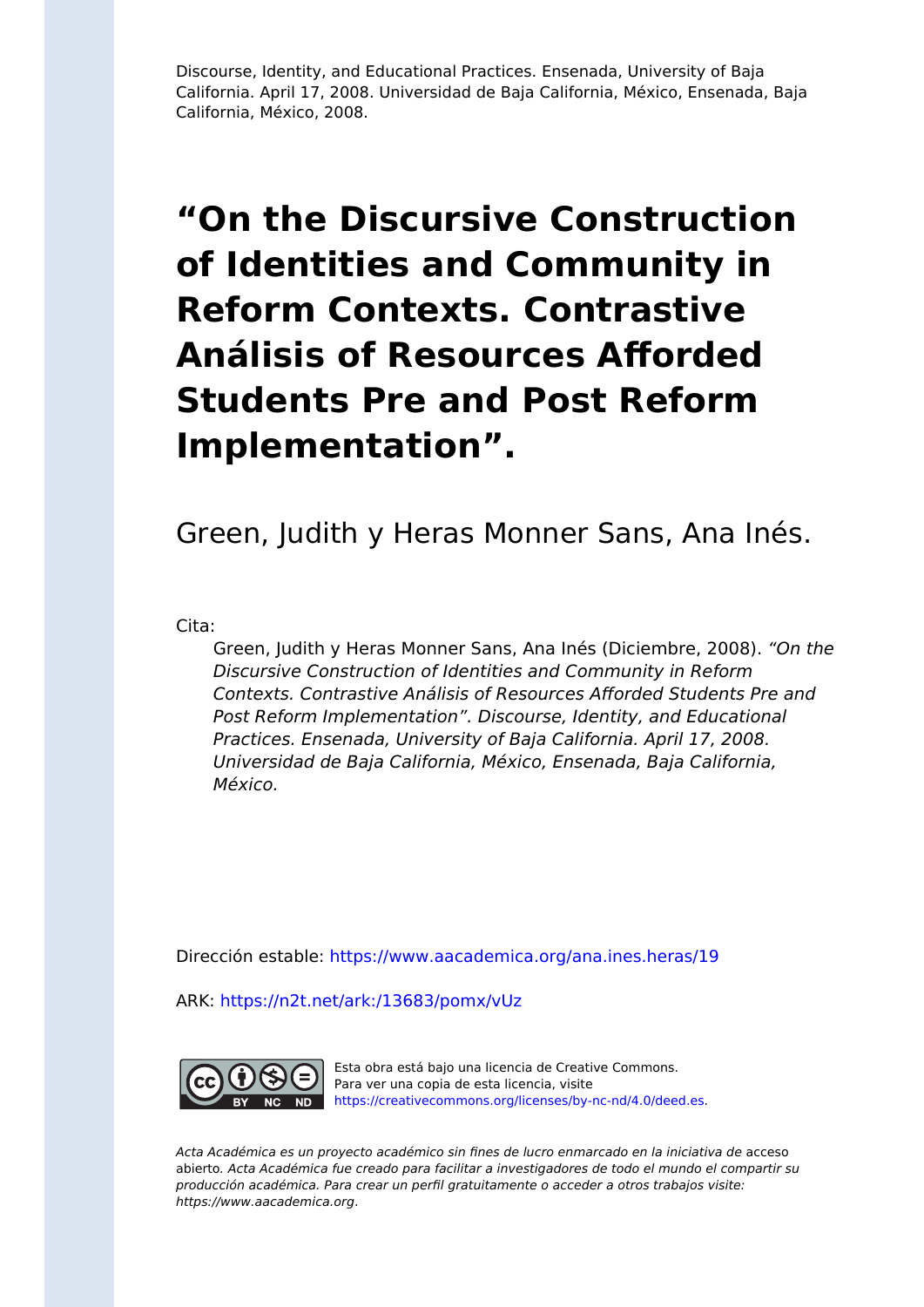On the Discursive Contruction of Identities and Community in Reform Contexts

 $\leq$ 

 $\frac{1}{1}$ 

Contrastive Analyses of the Differences in Resources Afforded Students Pre-Post Reform Implementation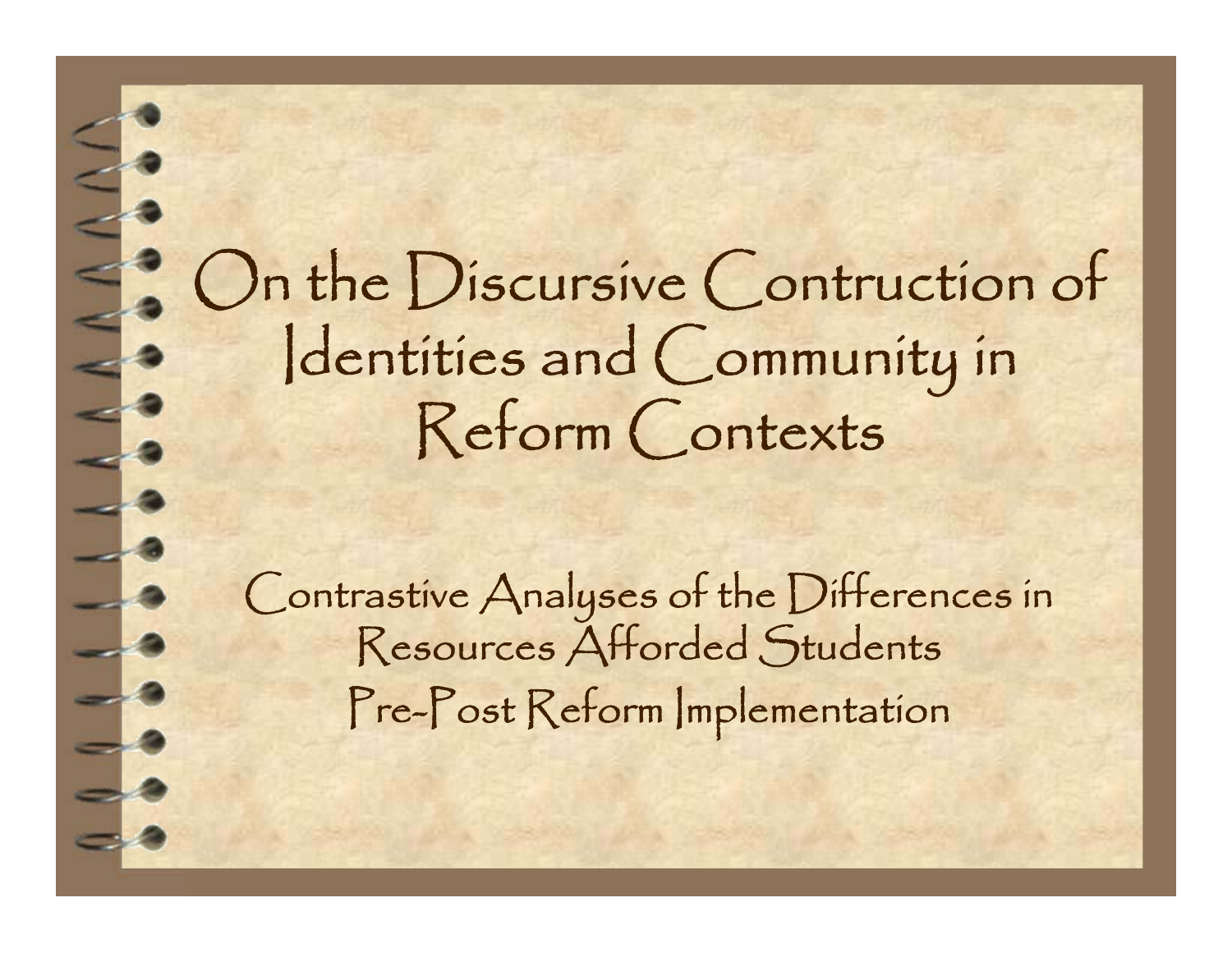Judith GreenUniversity of California, Santa Barbara, CA

#### Ana Ines Heras

Conicet and Universidad Católica de Santiago del Estero, Departamento Académico San Salvador de Jujuy.

Beth Yeager Carol N. Dixon University of California, Santa Barbara, CA

Maria Lucia Castanheira Universidade Federal de Minas Gerais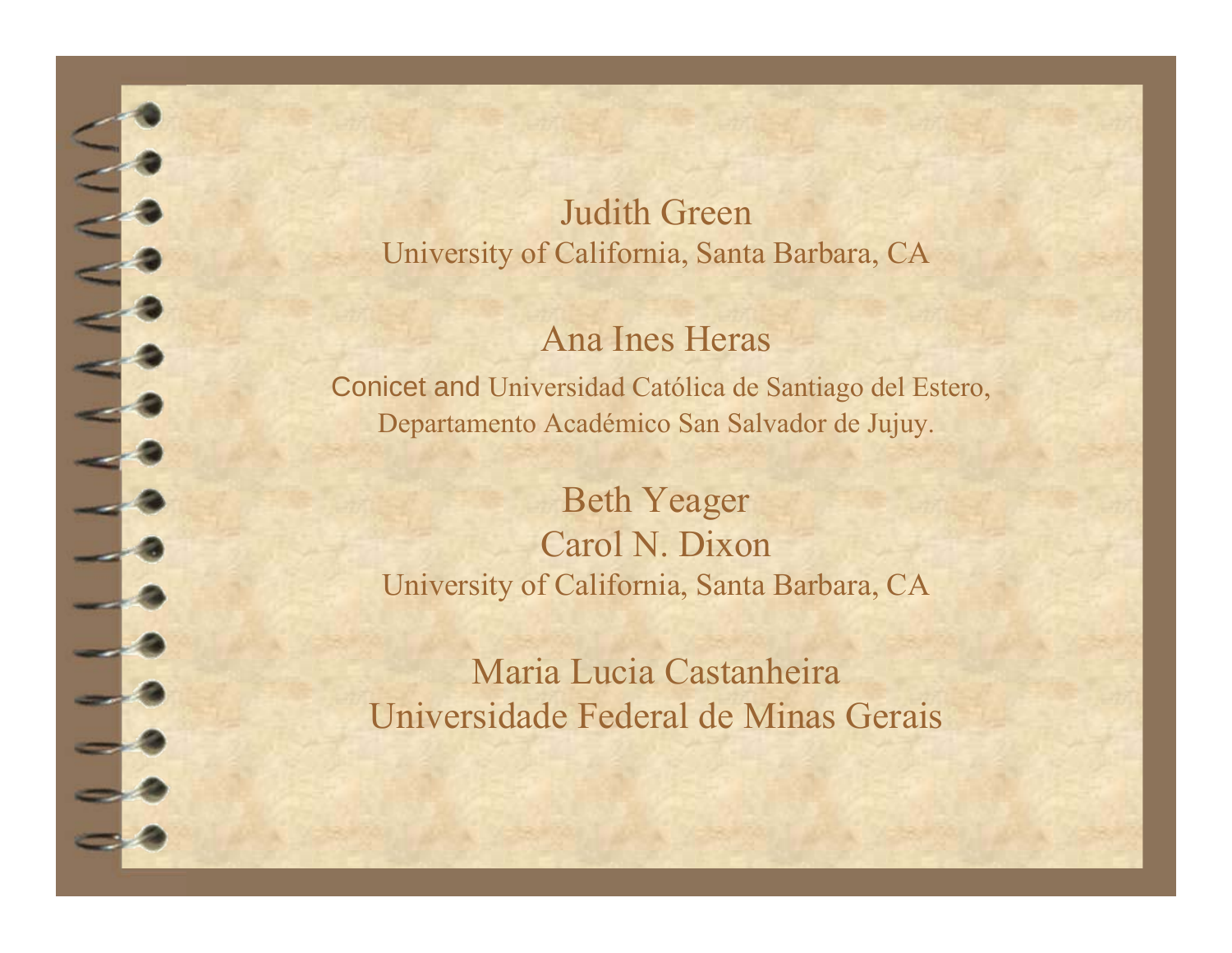### Goals of the Presentation

 Explore how changes in *policy actions- a shift from bilingual education to English only--* were consequential in supporting and then constraining particular forms of community and related *social and academic identity potentials* afforded students as well as their teacher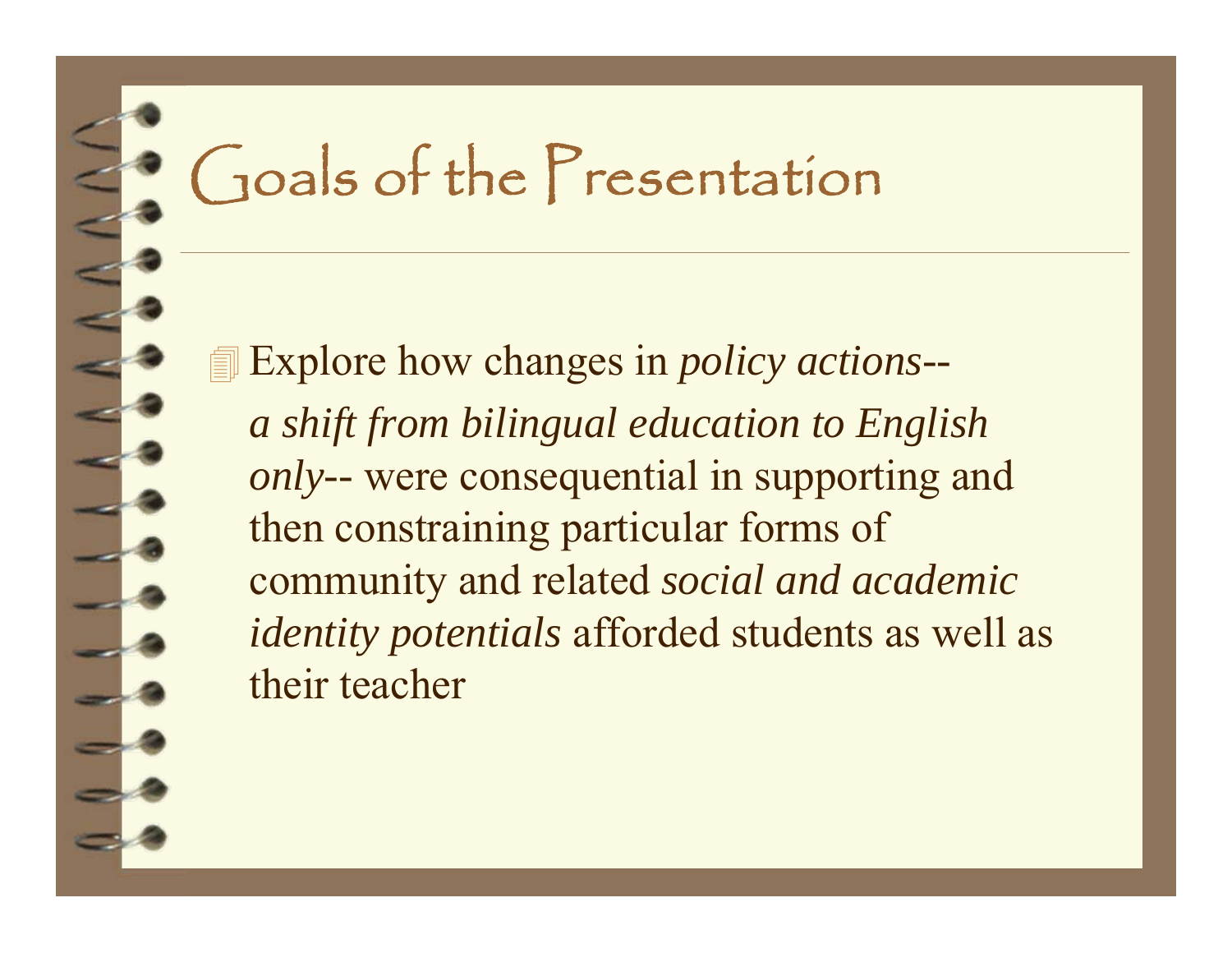# Approach: Contrastive Analyses

 By contrasting *a common event* across school years- *the first time the teacher spoke to the class as a whole group*, we identify a rich point (Agar, 1990) or anchor for exploring how changes in policy beyond the classroom shaped what was discursively possible and how this, in turn, supported and constrained particular identity potentials for the collective as well as individuals within the collective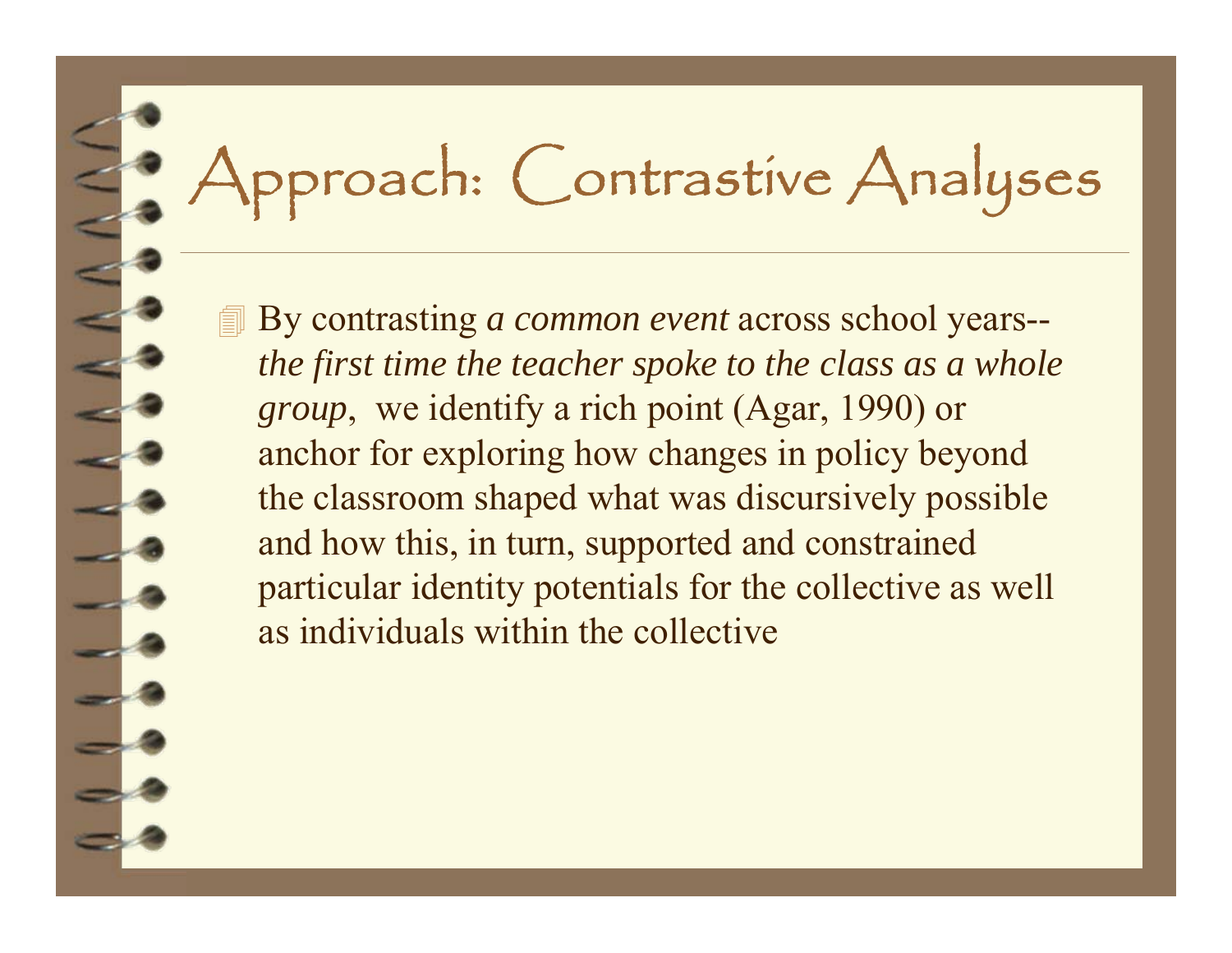### Backward and Forward Mapping

 I will then present a series of analyses within and across years that that involve a process of *backward and forward mapping* from this rich point to construct a focused data for analysis of the impact of shifts in a systematic manner

 Through this analysis, I make visible how multiple levels of analytic scale are necessary to build warranted claims about the impact of policy on the discursive construction in the classroom community and identity potentials for teacher and students.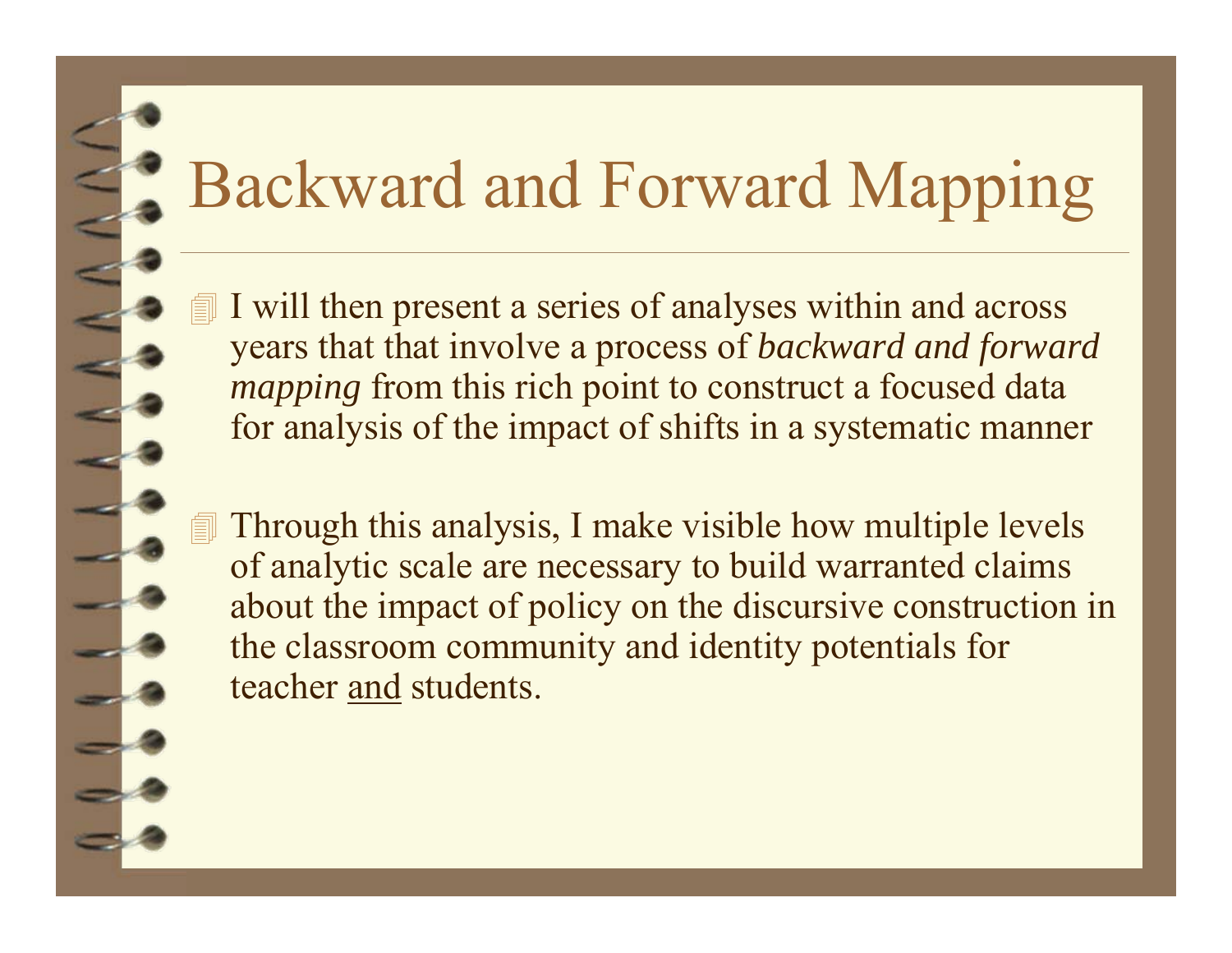# The Ethnography(1991-2002) as a foundation for contrasting actions

 The contrastive analyses are possible given a longtudinal ethnography undertaken with Beth Yeager from 1991-2000 in her fifth and sixth grade classes

#### **If** The data records include parallel collections each year:

- Video tapes of the first three weeks of school (all day-- 6 hrs/da) and purposeful samples of cycles of activity across the school year (ca. >100 hours of video tapes of key events)
- –Artifacts produced by students within these cycles of activity
- –Interviews (formal and informal) of teacher and students
- $\equiv$  Public records of policy decisions related to what occurred each year
- Ongoing work with the teacher ethnographer (one of the authors)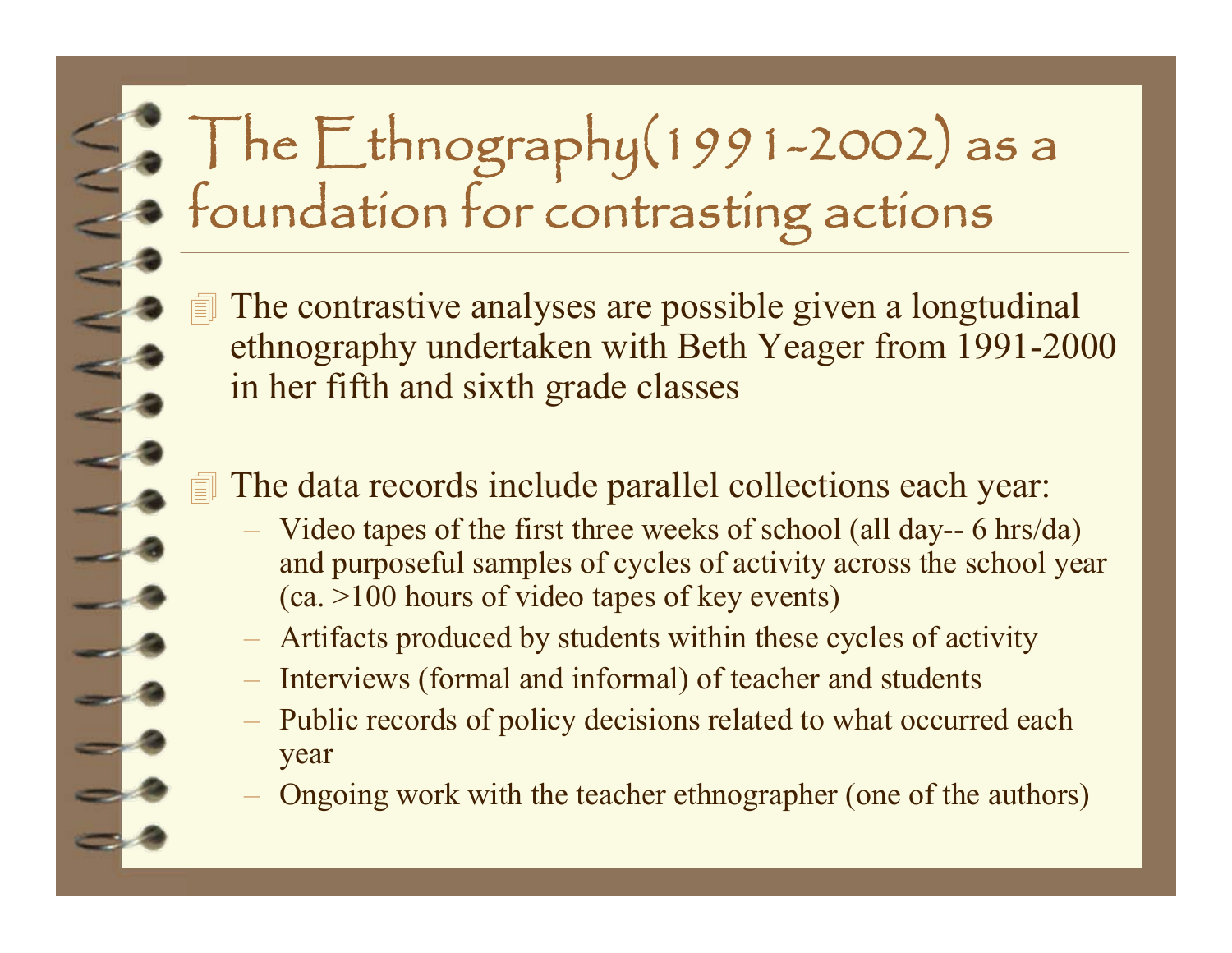Telling Case I

 $\overline{\phantom{a}}$ 

 $-4$ 

 $-4$ 

 $\Rightarrow$  8

 $\Rightarrow$  2

Contrast Analyses of the Effects of Policy Changes (Bilingual Education to English-Only) on Opportunities of the Construction of Social<br>|dentities of the Teacher and Her Students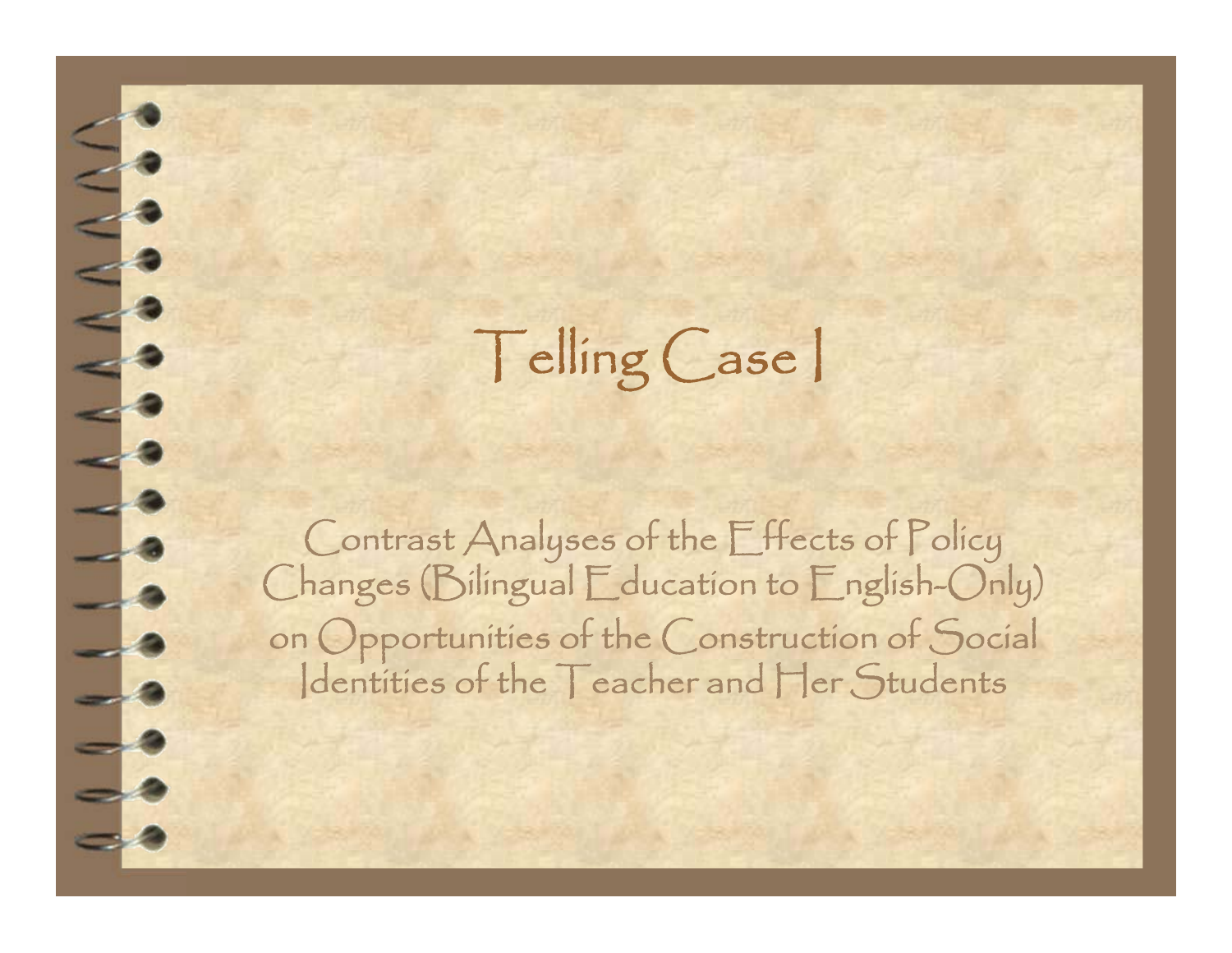# I USED TO KNOW THAT

 This statement by a fifth grade student occurred in 1998, following the move of the local School Board to eliminate bilingual education and move to English Only, and

 A state-wide vote in California to initiate an English-Only policy in schools (as a general approach; statewide exceptions existed, but not in ABC district in which the study took place)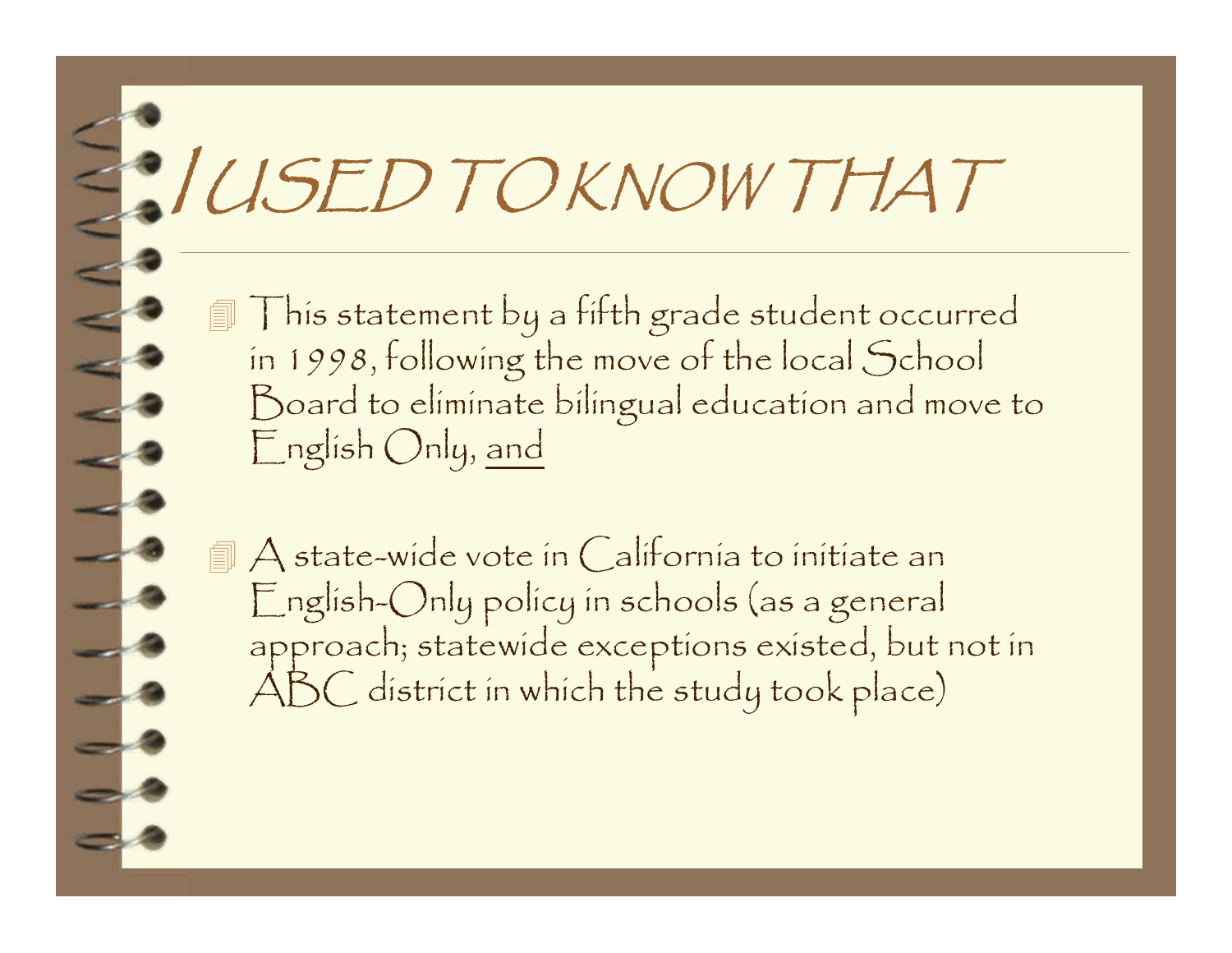## I USED TO KNOW THAT

- This statement occurred in Beth's class in 1998 and was part of a larger conversation in which José told her that he knew the concept in Spanish but did not know it anymore, now that he had to speak English
- This statement led to a series of analyses of classroom practices pre and post this critical moment of policy shift from<br>different angles of vision --
	- –The student (as indicated in his statement)
	- $-$  The teacher (through reflective writing and interviews
	- $-$  The school board and state policy (through identifying policy changes across the 10 years)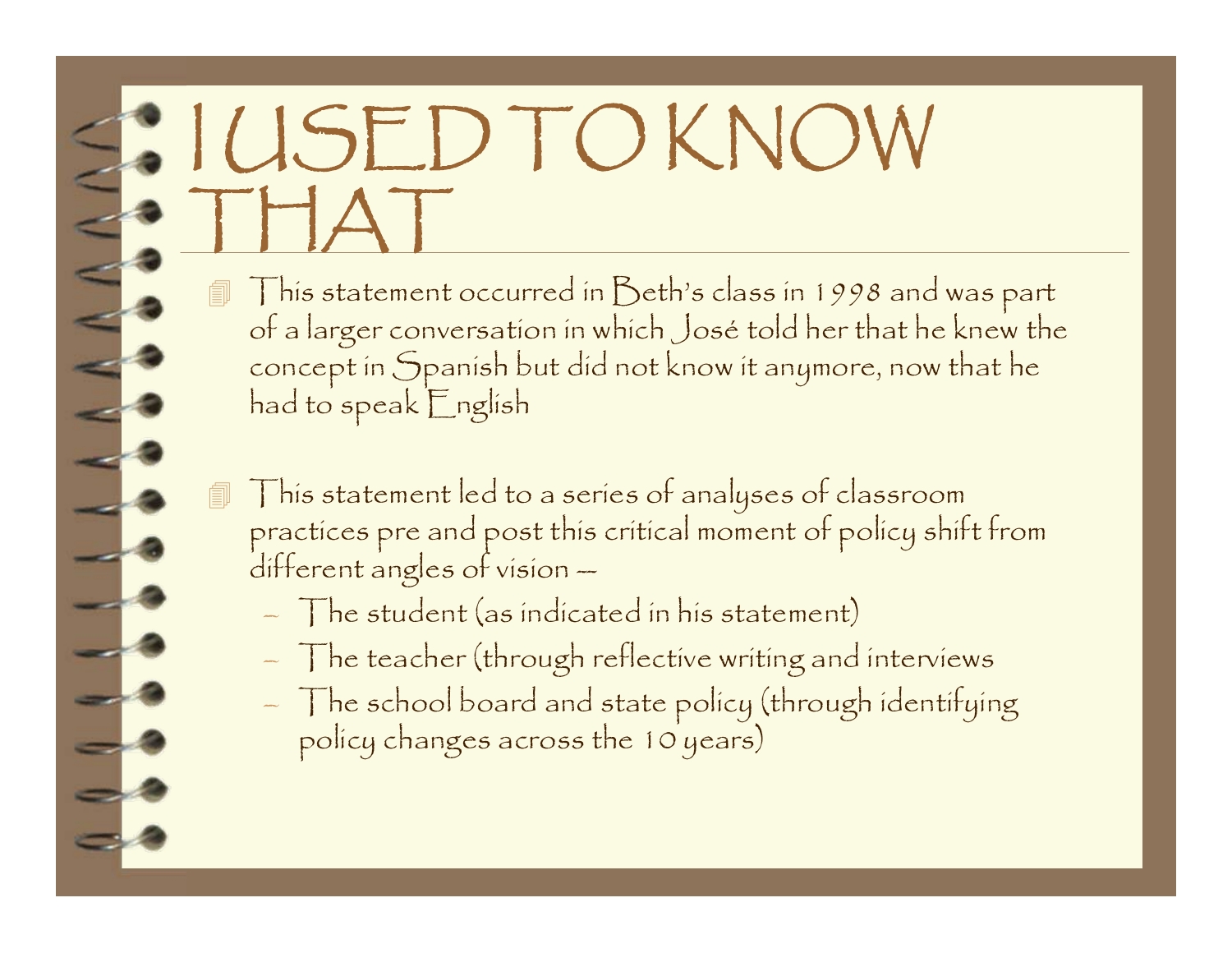#### What Social Identities and Opp ort unities **fo r L ear ni ng Ca n B e Co ns tru cte d**

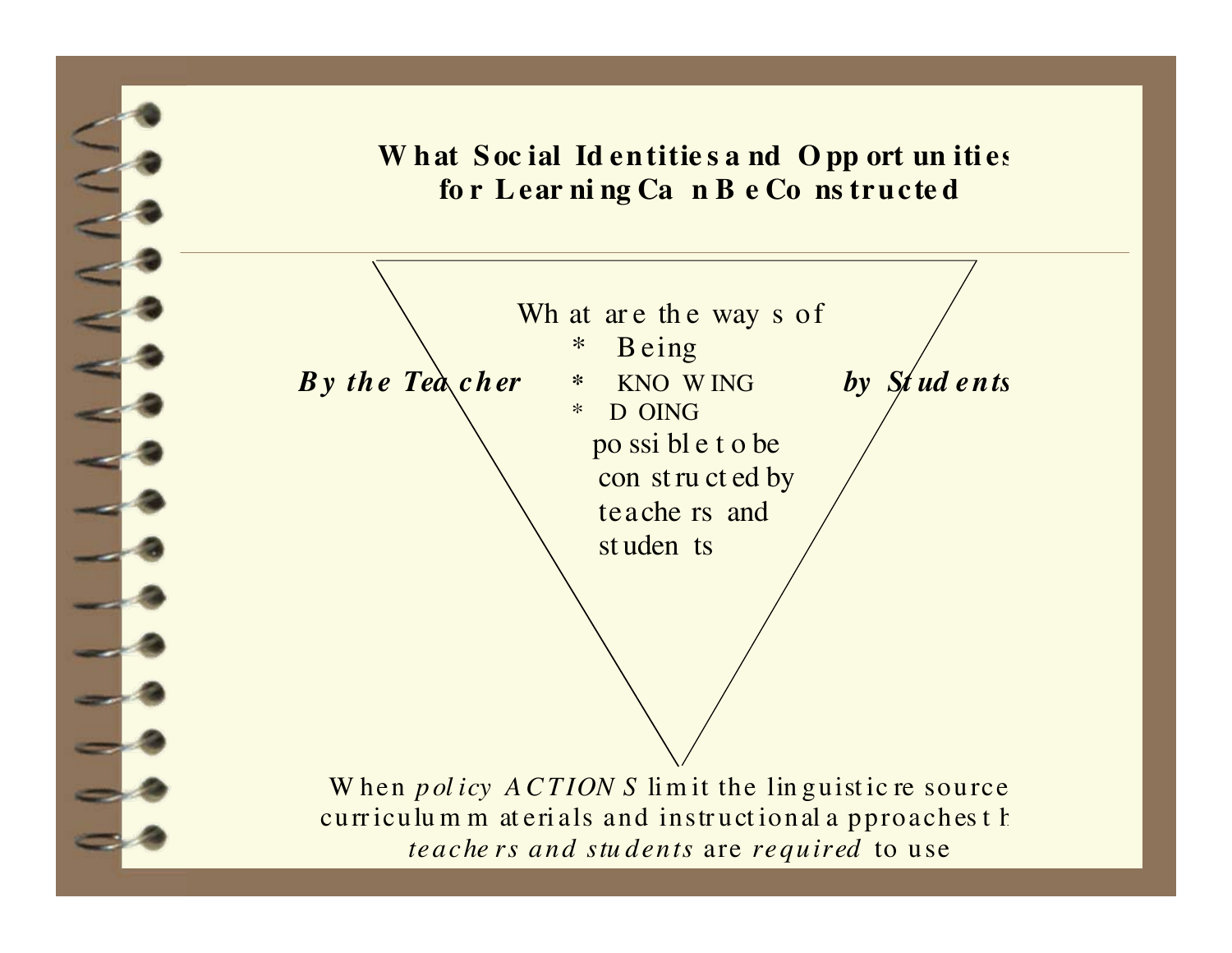# Interactional Ethnography

 The theoretical framework we used to guide this research brought together Interactional Ethnography, Bakhtin, and related Sociocultural theories (e.g., Vygotsky)

 $\Box$  Interactional  $\Box$  thnography draws on theories from cultural anthropology that are practice oriented theories that frame the study of the ways in which people construct the patterns and practices of life within a social group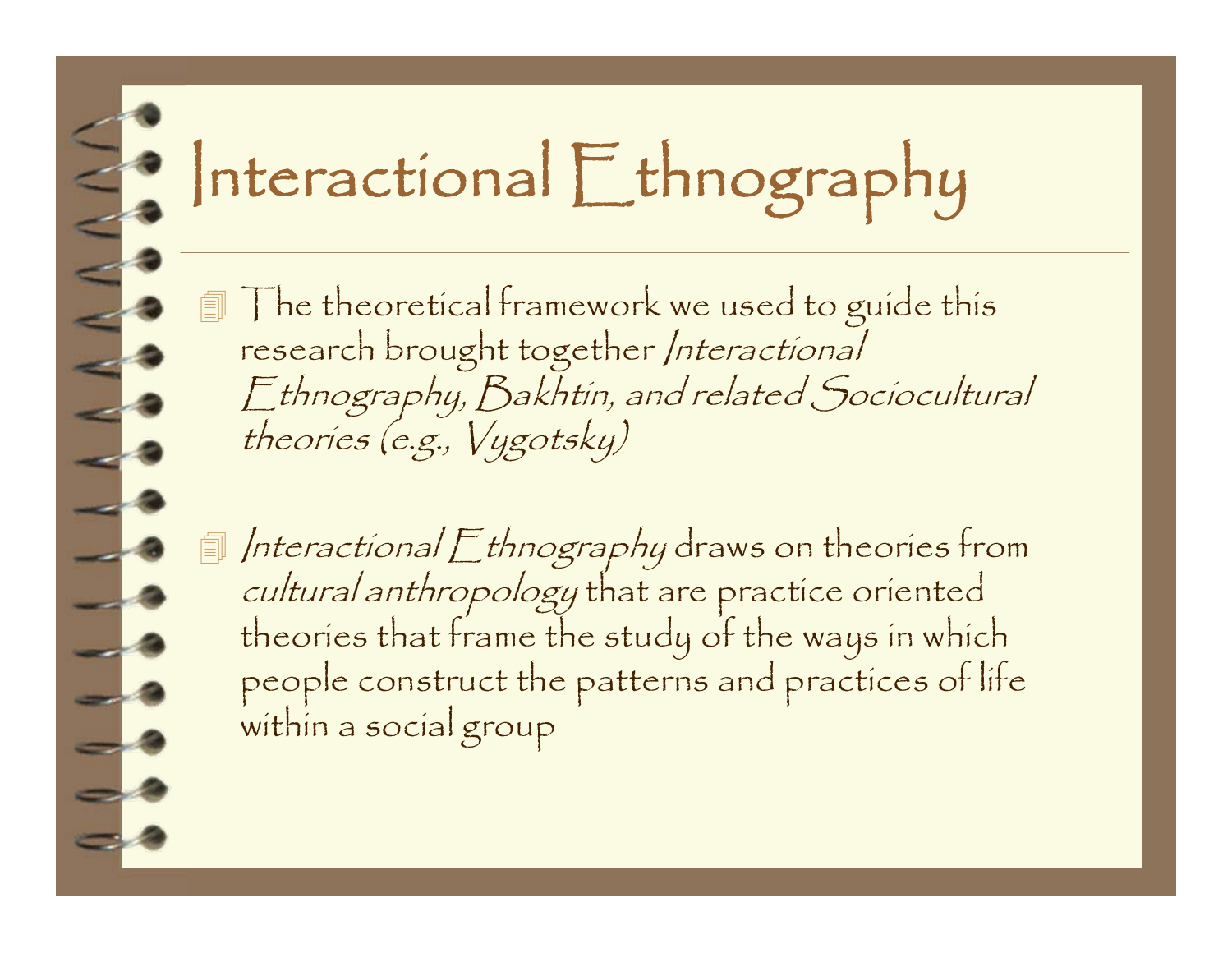## Interactional Ethnography

These theories provide a coherent set of orienting theories for studying:

> what is accomplished over time, and who has access to what cultural practices, processes, resources, language(s) and roles and relationships when and where, in what ways (how), under what conditions, for what purposes, and with what outcomes and consequences.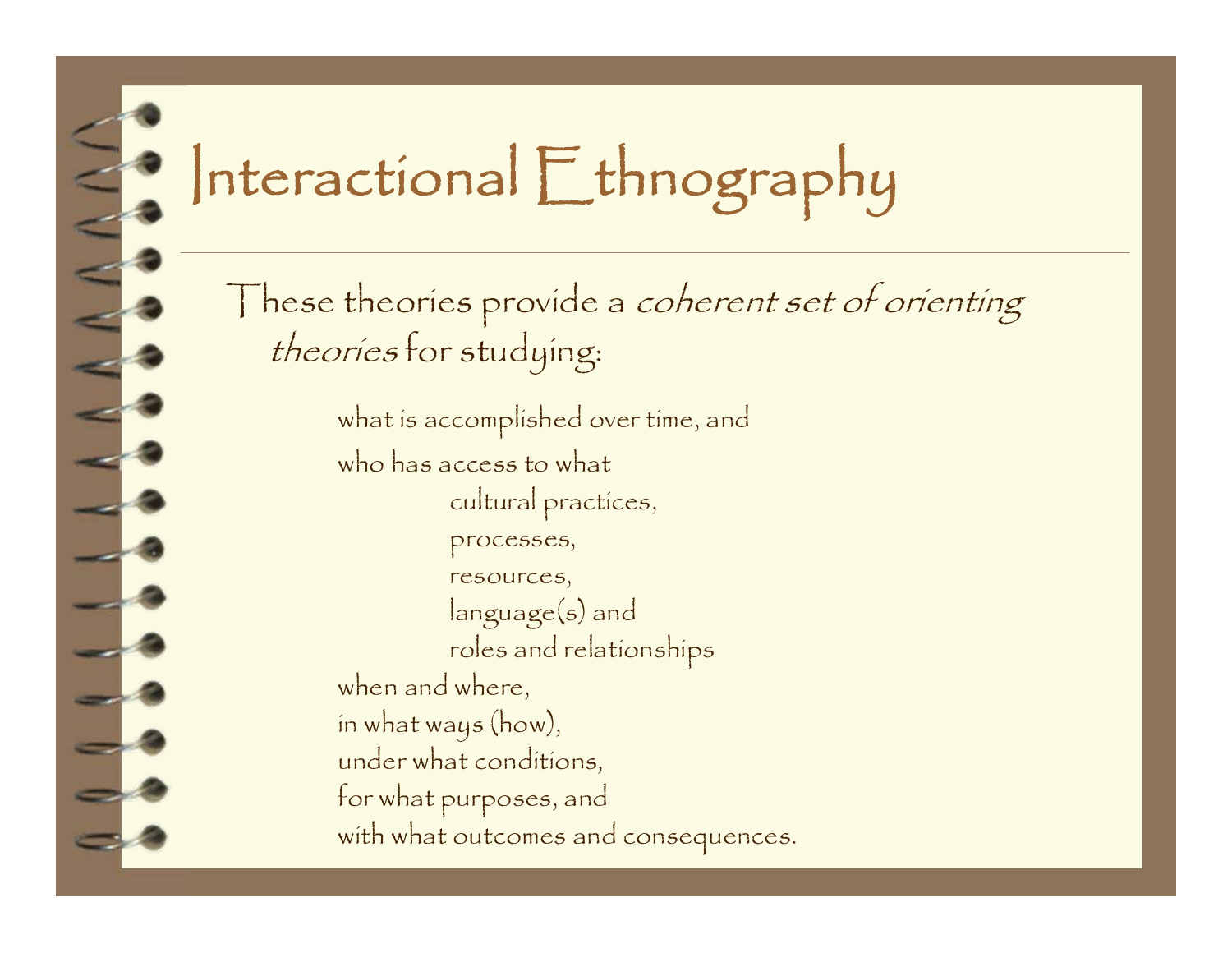### Interactional Sociolinguistics

Interactional Ethnography draws on Interactional<br>Sociolinguistics (cf. Gumperz) focusing on<br>language (and other semiotic systems) in use to examine

- –the patterns of language use and what members construct in and through such use
- the communicative demands entailed by membership in particular social groups (e.g., class, peer group, family)

–- the interaction accomplishment of events of<br>everyday life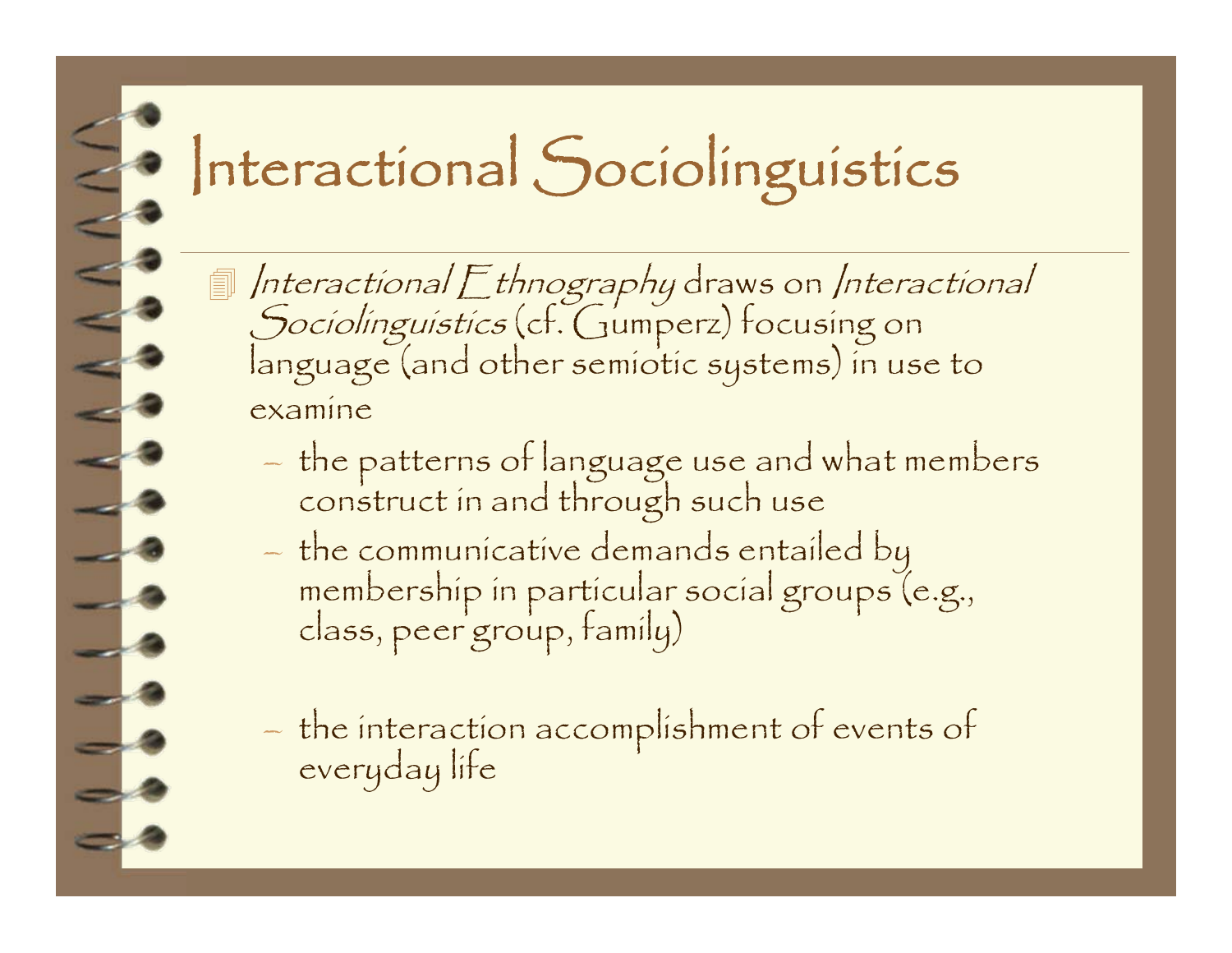## Critical Discourse Analysis

Interactional Ethnography draws on work in Critical Discourse Analysis to examine

- $\dagger$  ow, as texts are constructed, the discourse choices of the  $\overline{\phantom{a}}$ writers/speakers shape, and in turn are shaped by, the developing oral, written and/or visual text being constructed by members of a class (cf. Fairclough)
- How discourse choice simultaneously represent a text, a social practice, and a discourse process (cf. Fairclough)
- How the choices among available discourse of writers/speakers inscribe particular social identities for self and others (cf., Ivanic)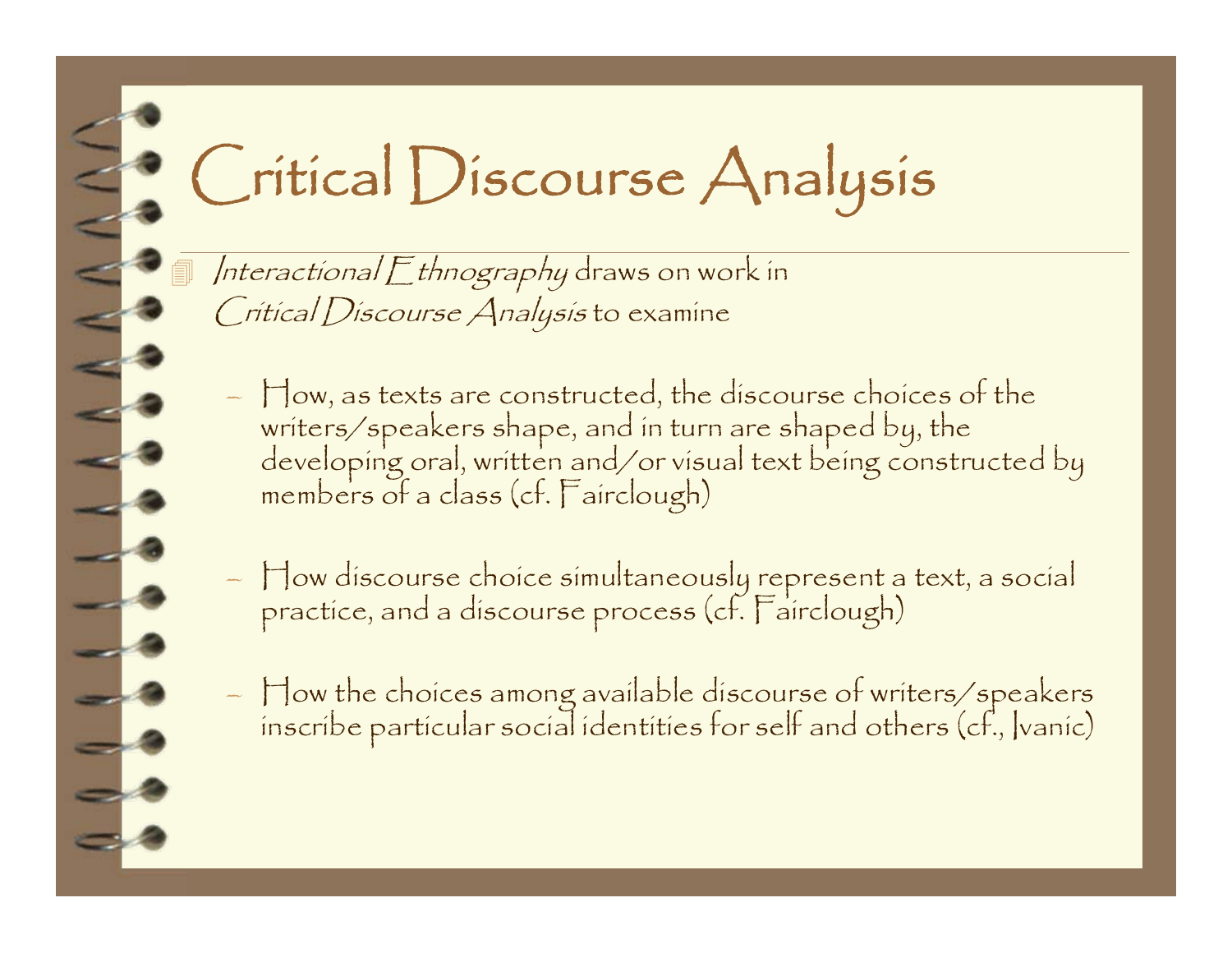#### Past 1: Life in Sixth Grade: Alex, 1/92

*Our community has a lot to do over the year. Sometimes our community gets different during the year.* What I mean is like the first day I walked in the *door [in January of the school year that began in September]. I was new and nervous, just me thinking who am I, trying to make friends.* 

*I came in the door. Other students explained how to do the Writer's Workshop. I didn't understand the three logs. Other kids and the teacher explained. Now I'm just part of everyone else. (Green & Dixon, 1993).*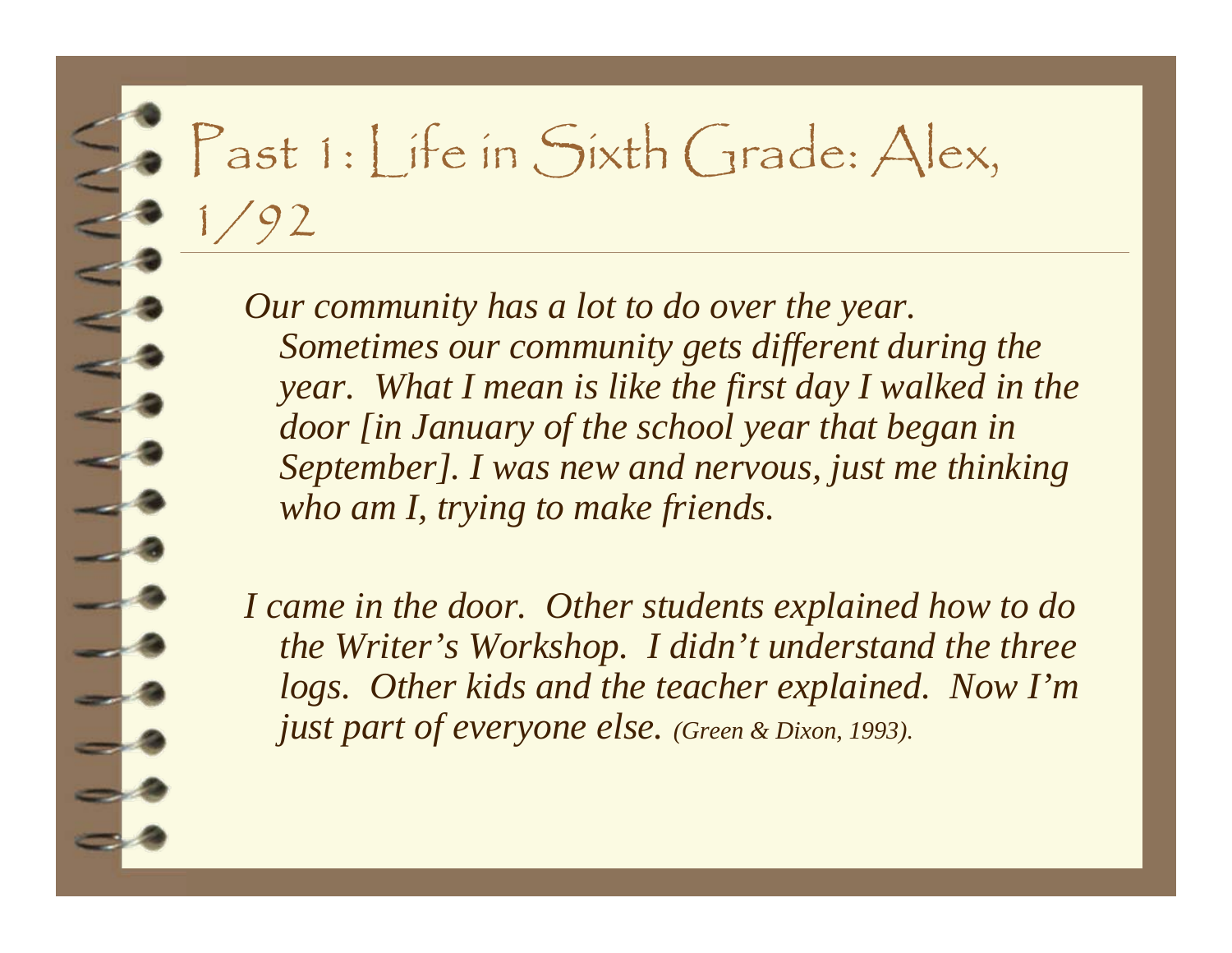### Past 1: Life in Sixth Grade: Evelyn

*…My class is a community. Each of us can talk Spanish and English. We translate to Spanish and English. We have to cooperate at the same time. When Ms. Y. talks English and Spanish, that's a help. Each of us is different and describe the words differently.* 

Evelyn, 1991-1992 (Excerpt - Community Essay)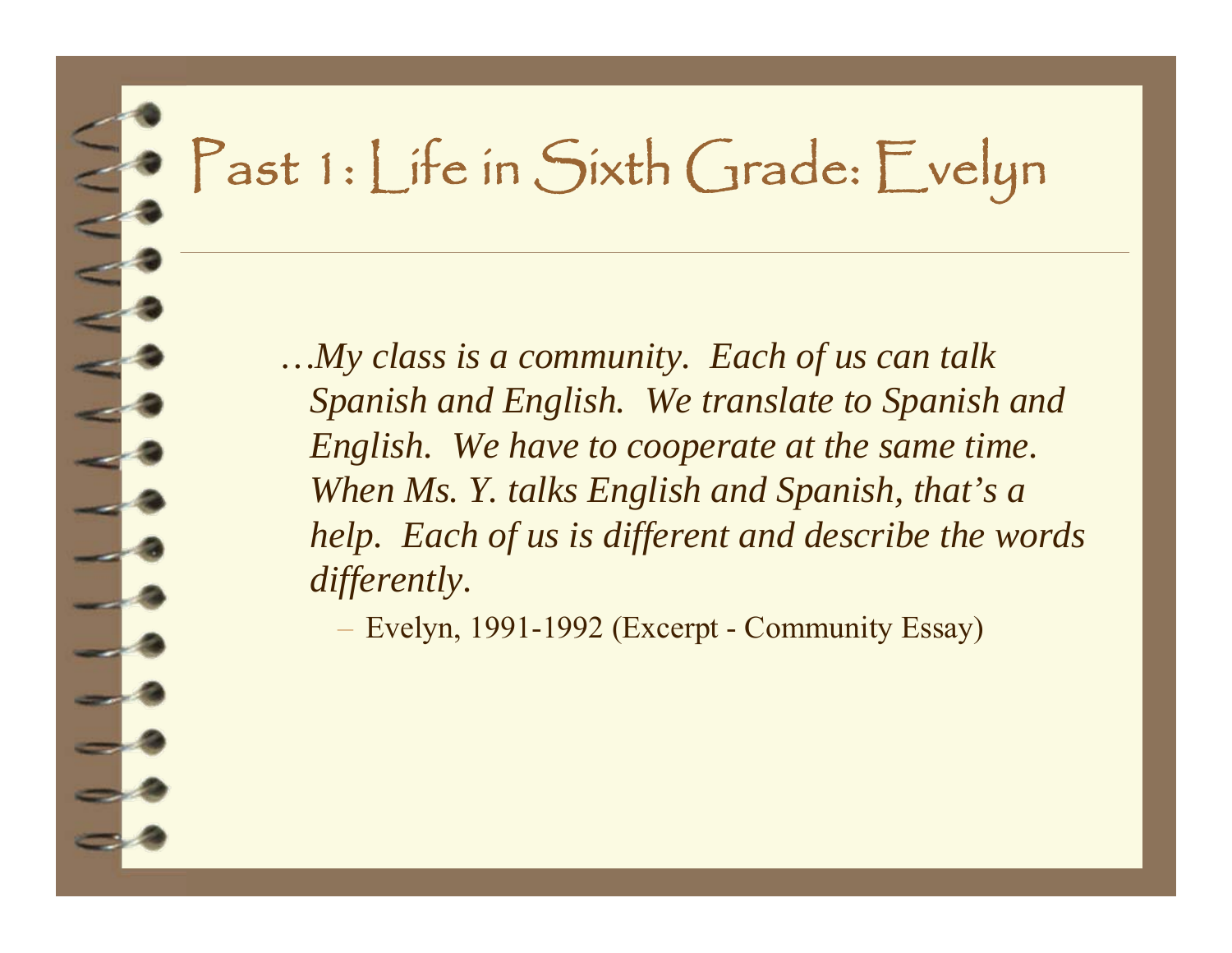# Past 2 : Life in Fifth Grade (1997)

 $\leq$ 

 $-1$ 

 $\overline{\phantom{a}}$ 

 $\overline{\phantom{a}}$ 

 $\Box$ 

 $\Box$ 

 $-1$ 

- 8

 $\Rightarrow$  8

 $\sim$   $\sim$ 

In our Tower community, we have our own language as well as the<br>languages we bring from outside (like Spanish and English) which helped us make our own language. So, for example, someone that is<br>not from our classroom community would not understand what insider, outsider, think twice, notetaking/notemaking, literature log and learning log mean...

These words are all part of the common  $\overline{I}$  ower community language and if someone new were to come in, we would have to explain how we got them and what they mean. We also would tell them that we got this language by reports, information, investigations, and what<br>we do and learn in our Tower community (Arturo, 1995-1996).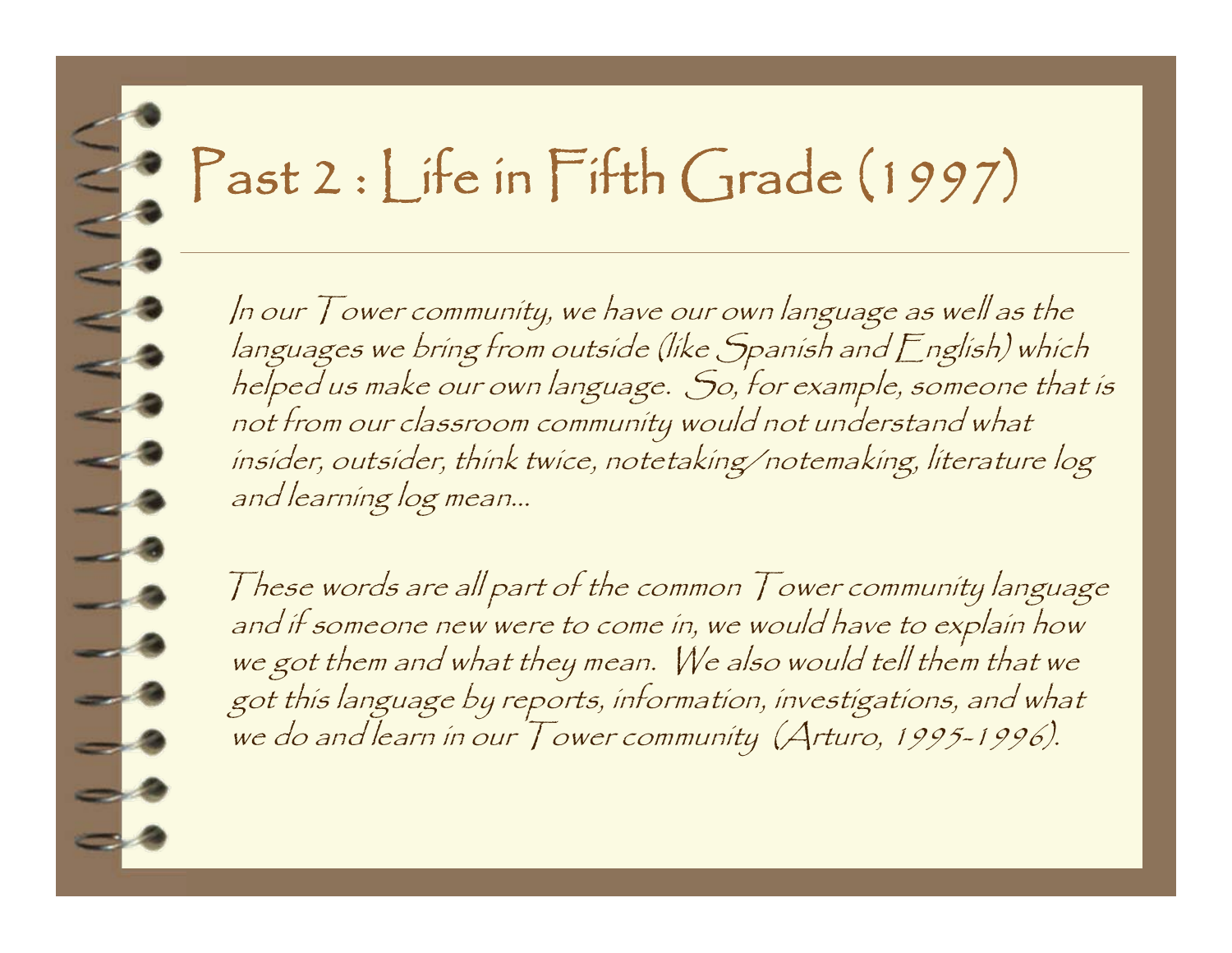### Bakhtin on assimilation of forms as a potential explanation of differences

We assimilate forms of language only in forms of utterances and in conjunctions with these forms.

The forms of language and the typical forms of utterances, that is speech [written] genres, enter our experience and our consciousness together, and in close connection with another…

These genres are so diverse because they differ depending on the situation, social position, and personal interrelations of participants in the communication" (p. 79)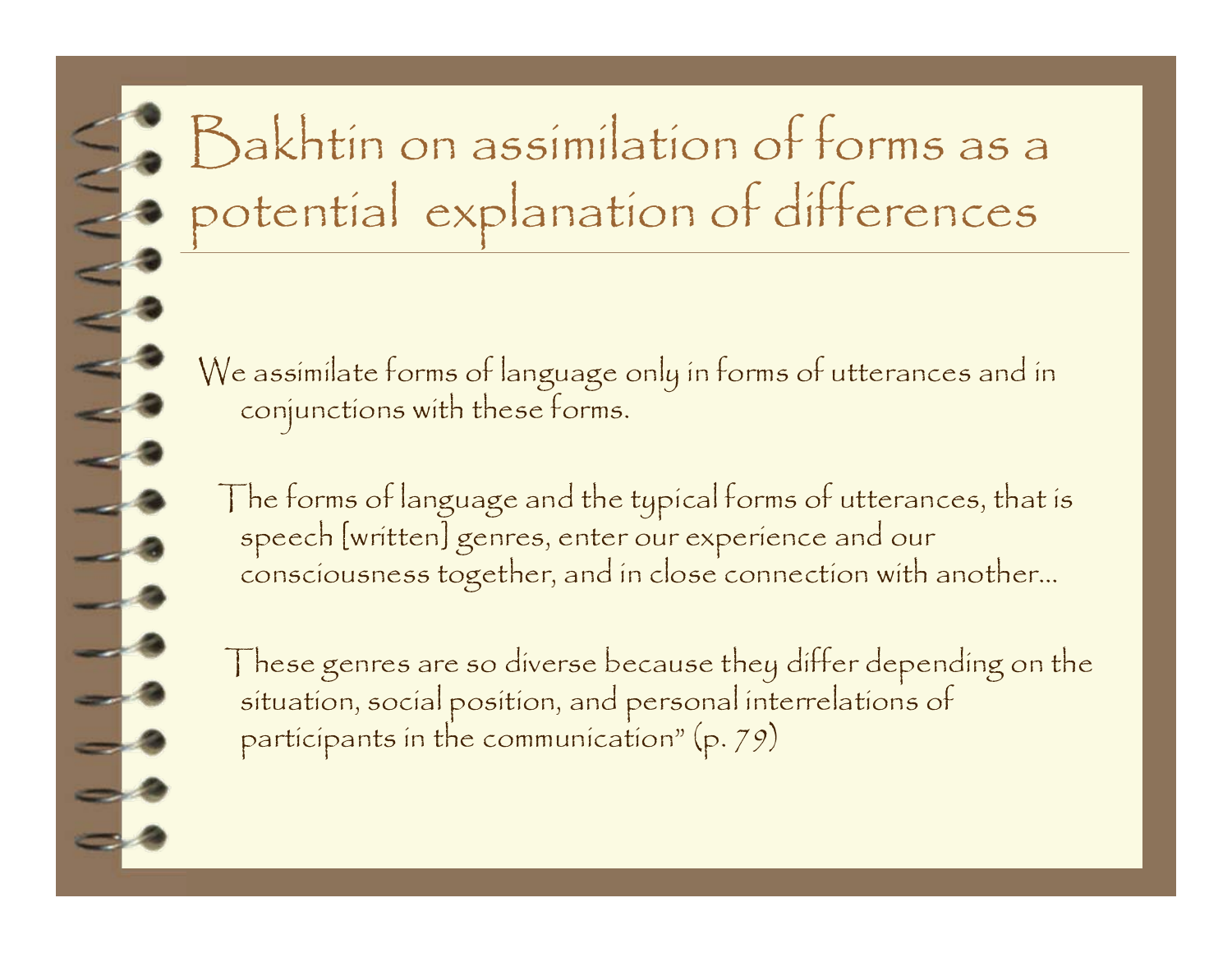#### Present:

#### Beth's Challenge in English Only 1998

 *In 5th grade, this [past approach] has translated into engaging in a representative investigation in math on that first day, working in groups, finding ways to be mathematicians using English and Spanish as resources.*

 *Later in the year, it's meant reading biographies, creating museums, talking about issues of tolerance and intolerance, writing poetry - everyone, from new arrival to native English speaker, from learning disabled to GATE student. It's meant English speakers trying to present and communicate in their fledgling Spanish and Spanish speakers using their newly acquired English at every turn.*

 *So, now I think about what I'm going to say and show on this new first day and what it will mean for the classroom community … (Yeager, Tesol Newsletter, 1998)*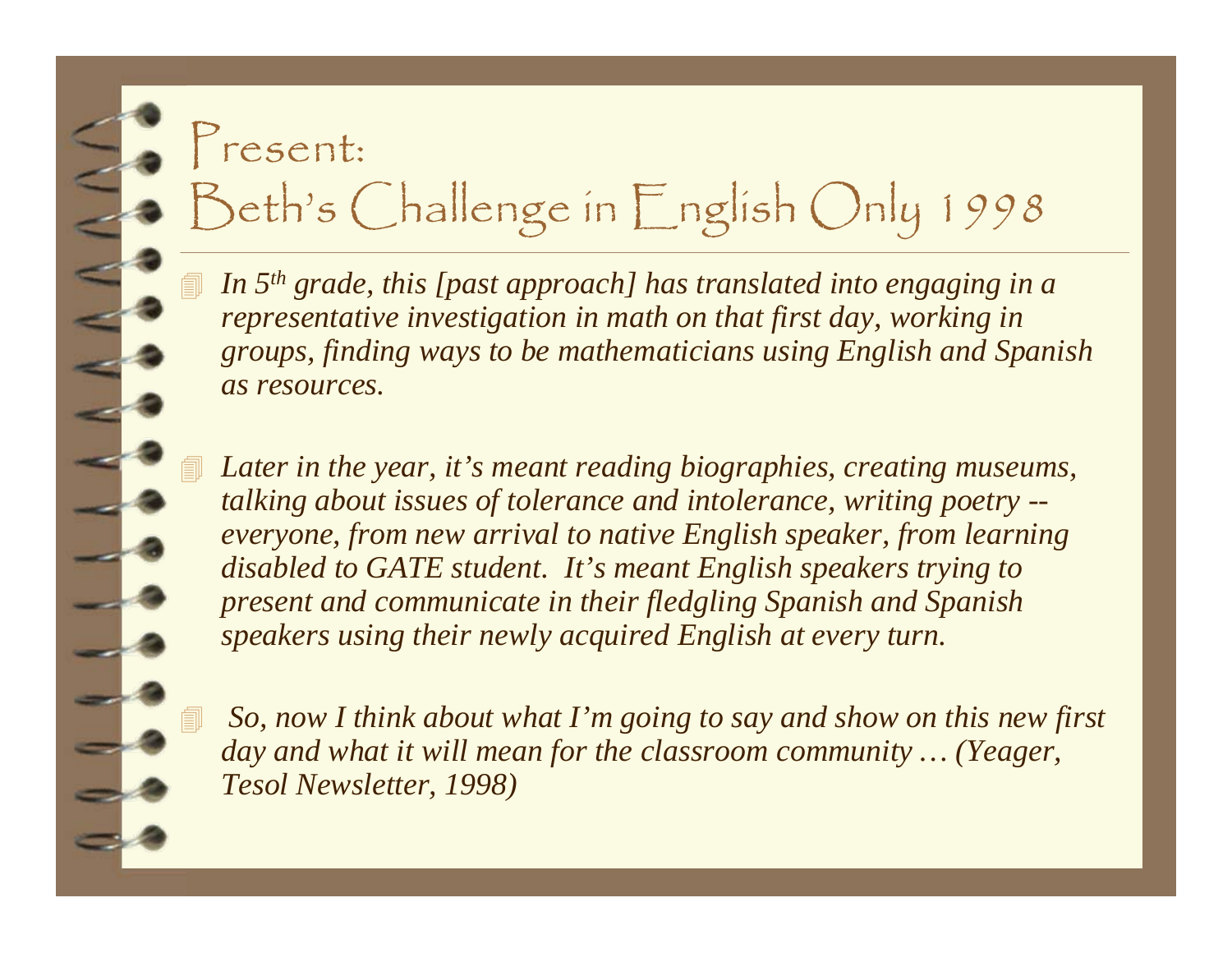#### Contrasting Opening Moments of 1993

|                                |                                             | Table 1                                              |  |  |  |  |
|--------------------------------|---------------------------------------------|------------------------------------------------------|--|--|--|--|
| Defining Languages U sed 19 93 |                                             |                                                      |  |  |  |  |
| <b>Time</b>                    | Spanish/Vietnamese                          | Eng lish                                             |  |  |  |  |
| 5:20                           |                                             | Welcome to the tower                                 |  |  |  |  |
|                                |                                             | I'm going to say that in three different ways        |  |  |  |  |
|                                |                                             | wel come to our class                                |  |  |  |  |
|                                |                                             | because we're so lucky this year                     |  |  |  |  |
|                                | Y los tres idiomas                          | to have three languages in our class                 |  |  |  |  |
|                                | que tenemos en nu estra clase son           |                                                      |  |  |  |  |
|                                | Inglés, Es pañol y Vietnamese               | three languages in here this year                    |  |  |  |  |
|                                |                                             | Sol'm goi ng to say wel come to the class in English |  |  |  |  |
|                                | bie nvenidos a la cl a se en Es pañol       |                                                      |  |  |  |  |
|                                |                                             | and I'm go ing to try to say                         |  |  |  |  |
|                                |                                             | if Truc will hel p me                                |  |  |  |  |
|                                | say sit in Vietnamese looking at Truc (máso | l'dlike to say it in Vietnamese                      |  |  |  |  |
|                                | me nos ha nd signal)                        |                                                      |  |  |  |  |
|                                |                                             | Alright? OK?                                         |  |  |  |  |
|                                |                                             | so we're so lucky to ha ve three languages in our    |  |  |  |  |
|                                |                                             | cla <sub>ss</sub>                                    |  |  |  |  |
|                                | y p or eso yo hablo                         | all languages th at we speak are import ant          |  |  |  |  |
|                                | los idiomas, los idiomas q ue puedo         |                                                      |  |  |  |  |
|                                | Yu stedes pued en habilarios tambien        | because they're all important                        |  |  |  |  |
|                                |                                             | so we'll be us ing them                              |  |  |  |  |
|                                |                                             | and you'll be he aring them lots                     |  |  |  |  |
|                                |                                             | now you might think right now that I am saying the   |  |  |  |  |
|                                |                                             | same thing in o ne language                          |  |  |  |  |
|                                |                                             | that I'm s aying in the other la nguage right now    |  |  |  |  |
|                                | pero no estoy diciendo la misma cosa        |                                                      |  |  |  |  |
|                                | no mas es ta estoy siguiendo con el tema    | and when I finish o ne thing                         |  |  |  |  |
|                                |                                             | I'm just go ing to keep on going                     |  |  |  |  |
|                                |                                             | with the same id eas                                 |  |  |  |  |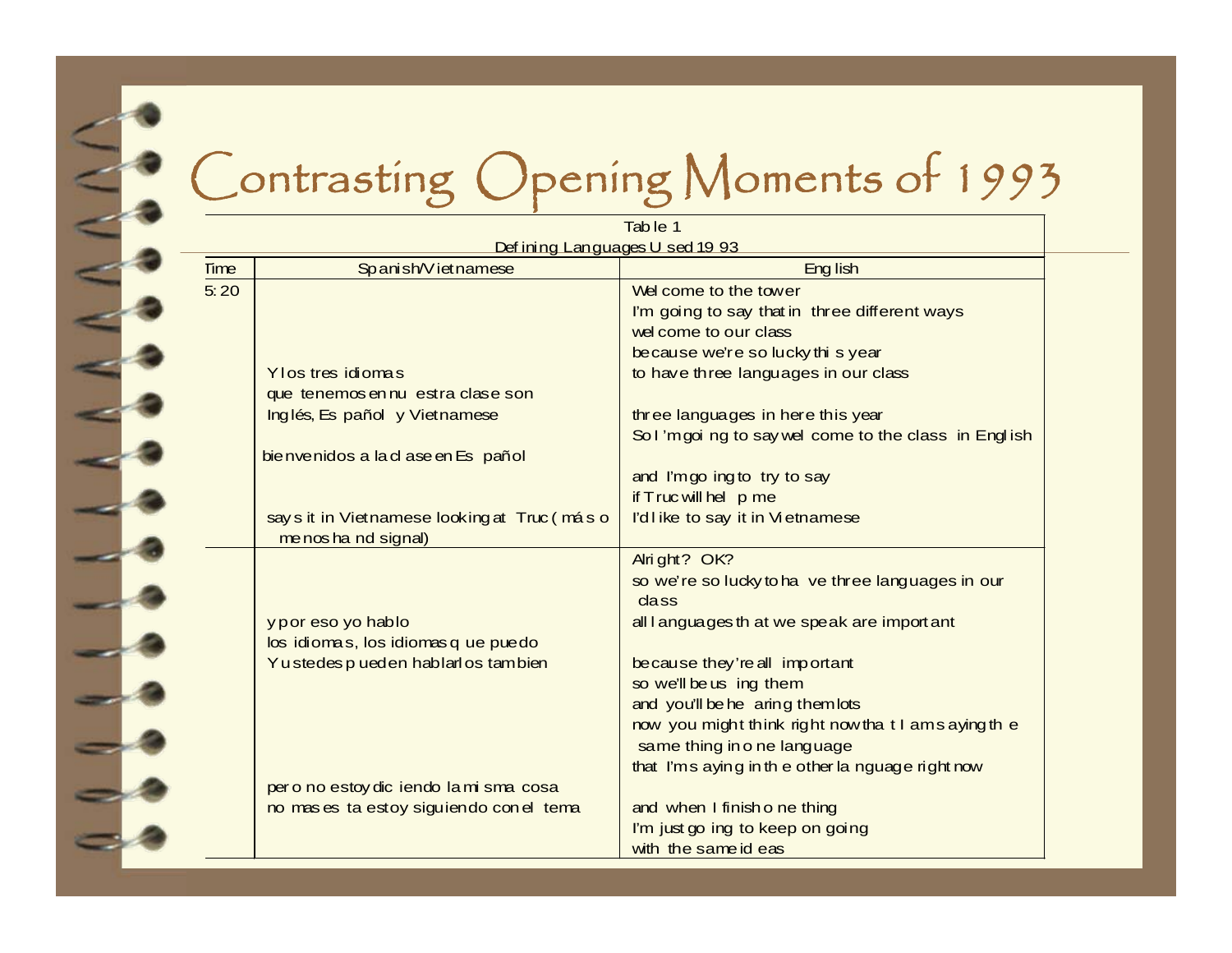### With Post-reform 1998

First Day: Full Di scourse Excerpt

| Time/<br>Event | Spanish | <b>English</b>                                                                                                                                                                                                                                                                                                                                                                                                                                                                                                                                                                                                                                                                                                                                      |
|----------------|---------|-----------------------------------------------------------------------------------------------------------------------------------------------------------------------------------------------------------------------------------------------------------------------------------------------------------------------------------------------------------------------------------------------------------------------------------------------------------------------------------------------------------------------------------------------------------------------------------------------------------------------------------------------------------------------------------------------------------------------------------------------------|
| 55:20          |         | You've probably noticed (57)<br>That and I'm go ing to talk a bout thi s this afternoon<br>that I'm not speaking<br>Spanish and English<br>And I always do<br>But you know we have a new law In Cal ifornia<br>That says I need to be usi ng Eng lish right now<br>And so I'll be doing that<br>And I am going according tot he law<br>that doesn't mean that you and I can't speak Spanish<br>together<br>and I will talk to you ab out that<br>a little mo re when we get a chance<br>And all of us<br>But Right now I can only speak in English<br>Because we need to speak English<br>now I will ask yo u if you understand<br>I will come ar ound to you and as k if you speak Spanish<br>But we're go ing to talk a bout th at this afternoon |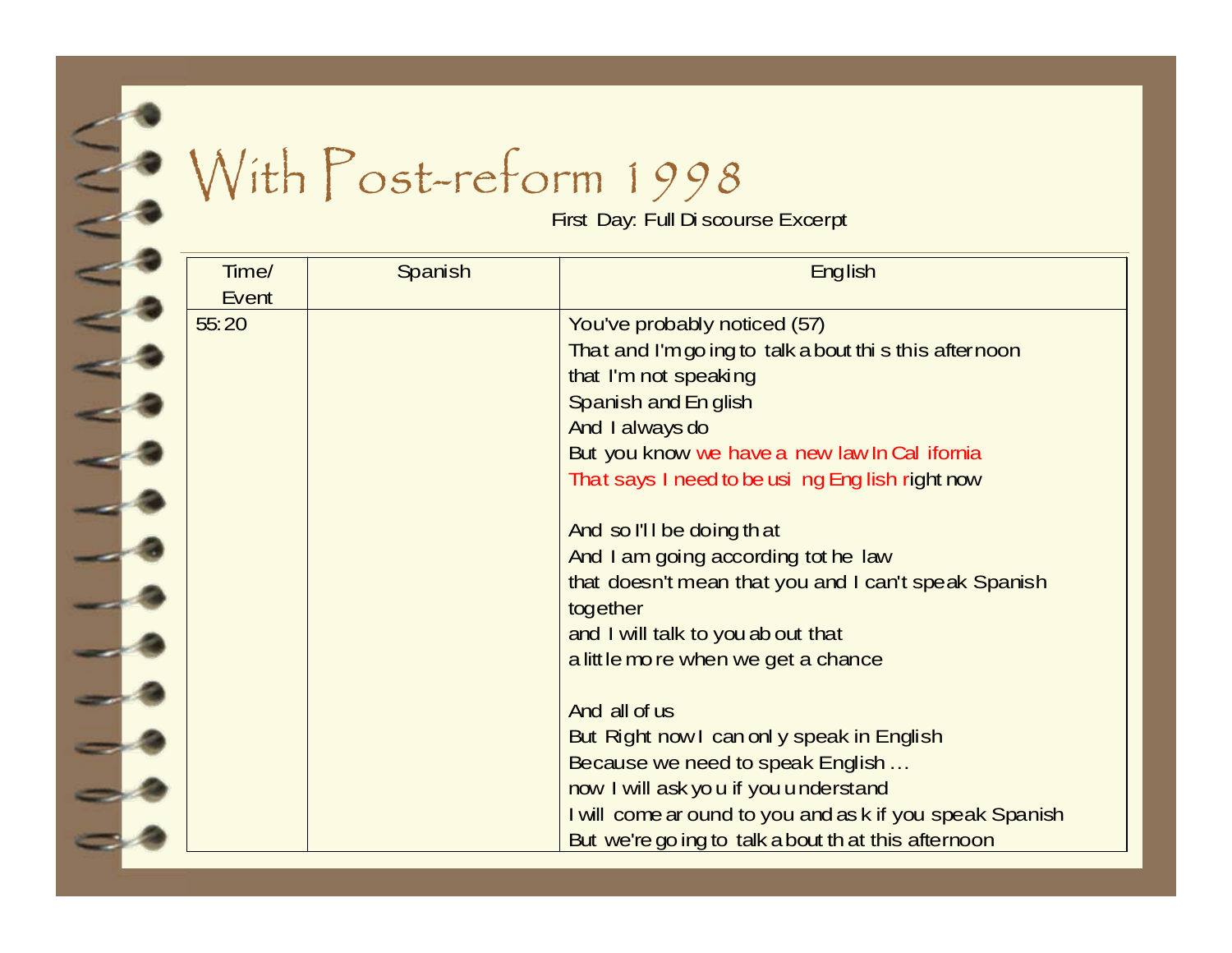# Reform as Actions of Local Actors

People, time and resources at each level of the system come together to accomplish a particular task

Decisions inside of the classroom are also shaped by the actions of actors outside

Members often make visible to others ways in which these actions support and/or constrain the actions that subsequent groups can take (e.g., Barr & Dreeben, 1980; Santa Barbara Classroom Discourse Group, 1992; Dixon, Green, Yeager, Baker, & Franquíz, 2000)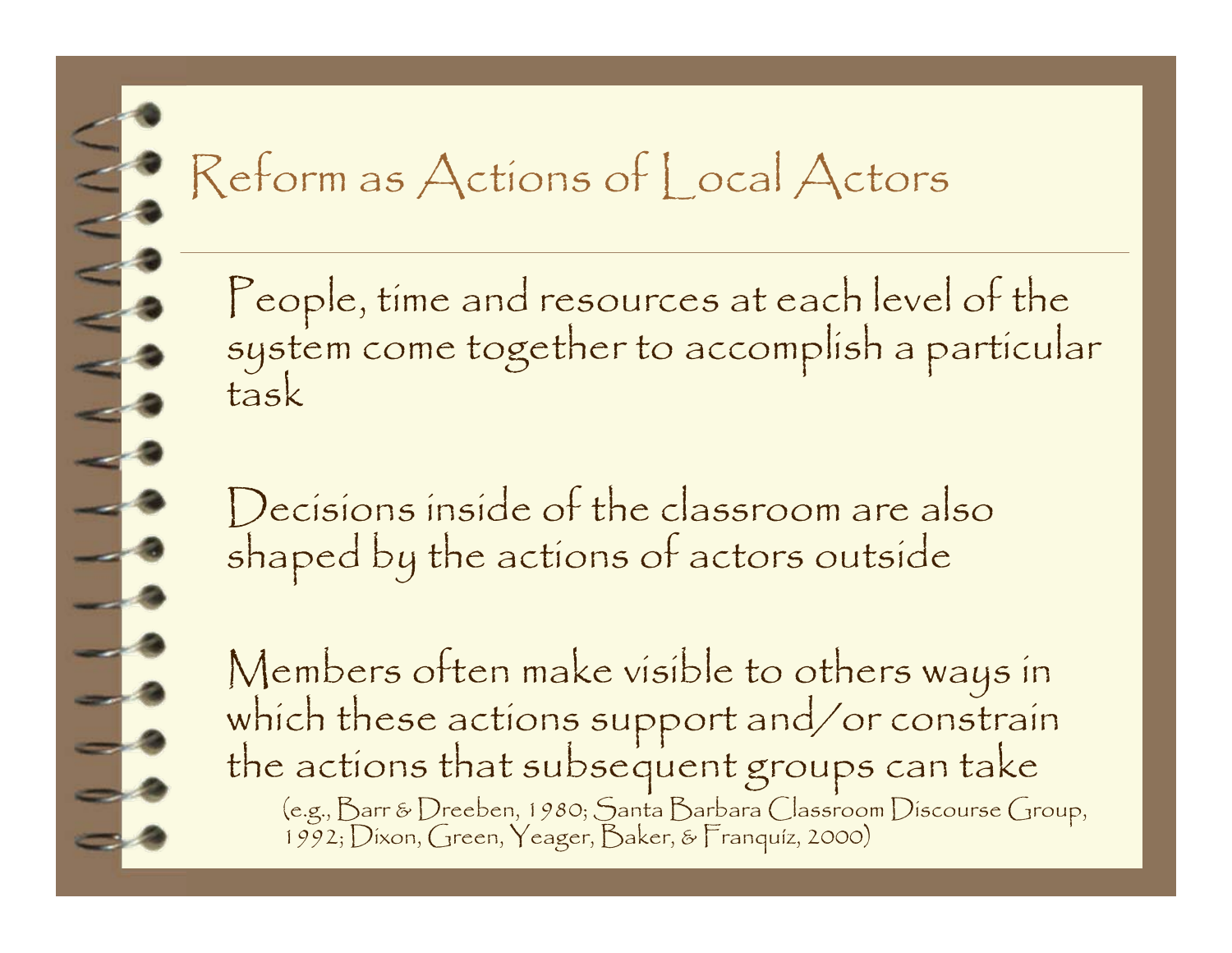#### But…Policy Presses that led to changes in opportunities within the fifth grade class

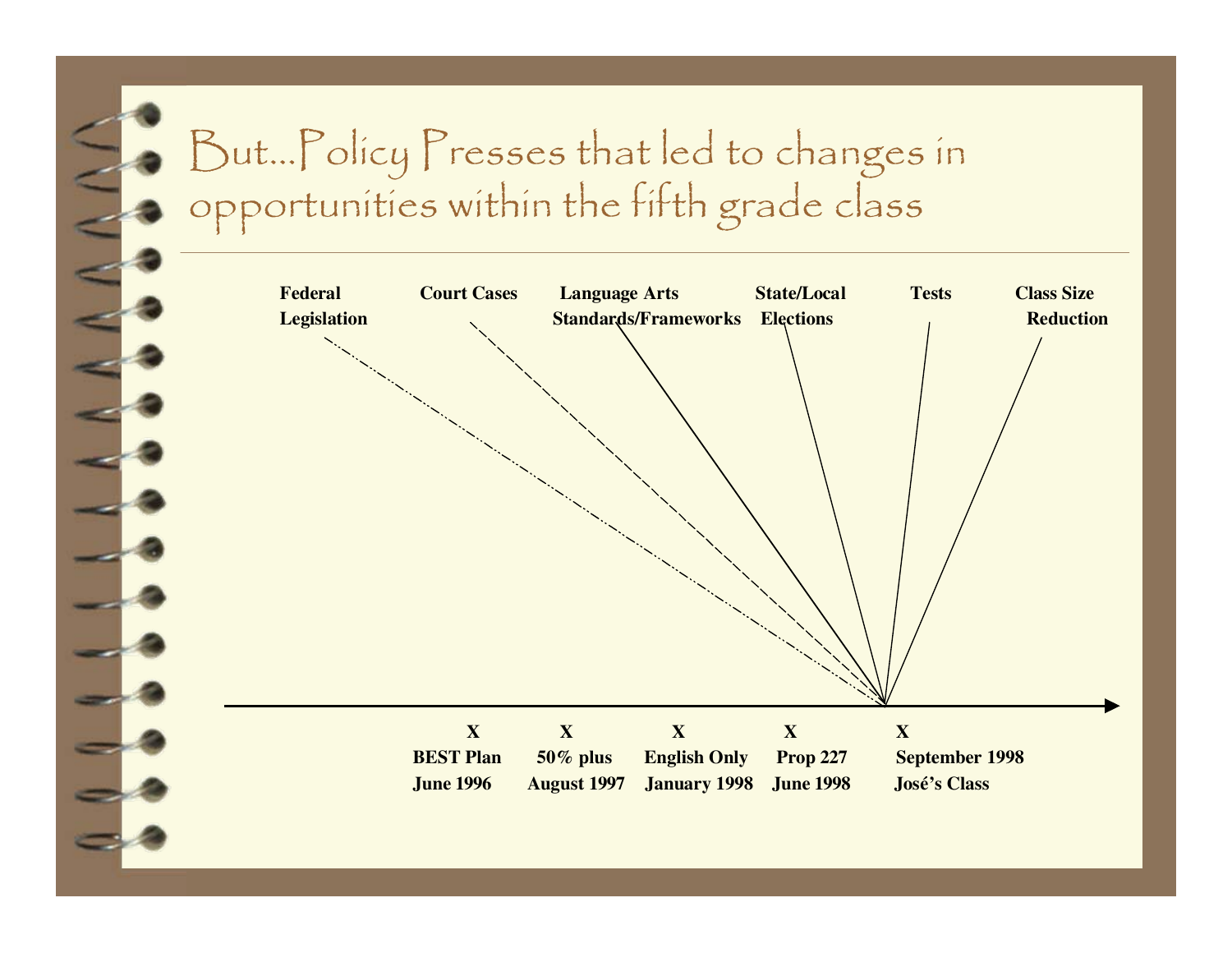#### Bakhtin as a Theoretical Resource

**CONSTRUCTION** 

 $\overline{\phantom{a}}$ 

Toward Understanding the Language of the Classroom as Identity Potentials as Socially Constructed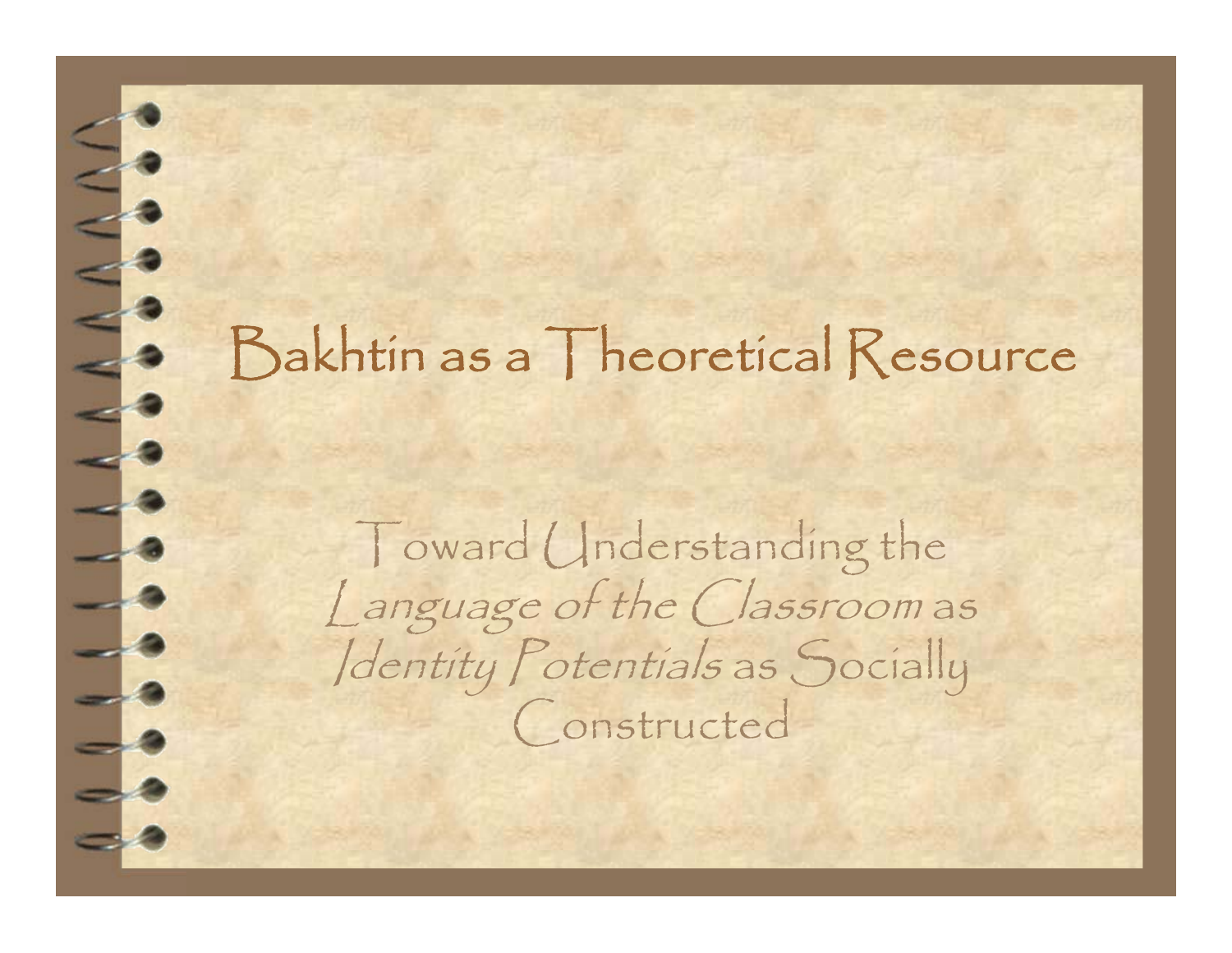## Bakhtin on delayed responses

Sooner or later what is heard and actively<br>understood will find its response in the<br>subsequent speech or behavior of the listener.<br>In most cases, genres of complex cultural<br>communication are intended precisely for this<br>kin

Everything that we have said here also pertains to written and read speech, with the appropriate adjustments and additions." (p. 60)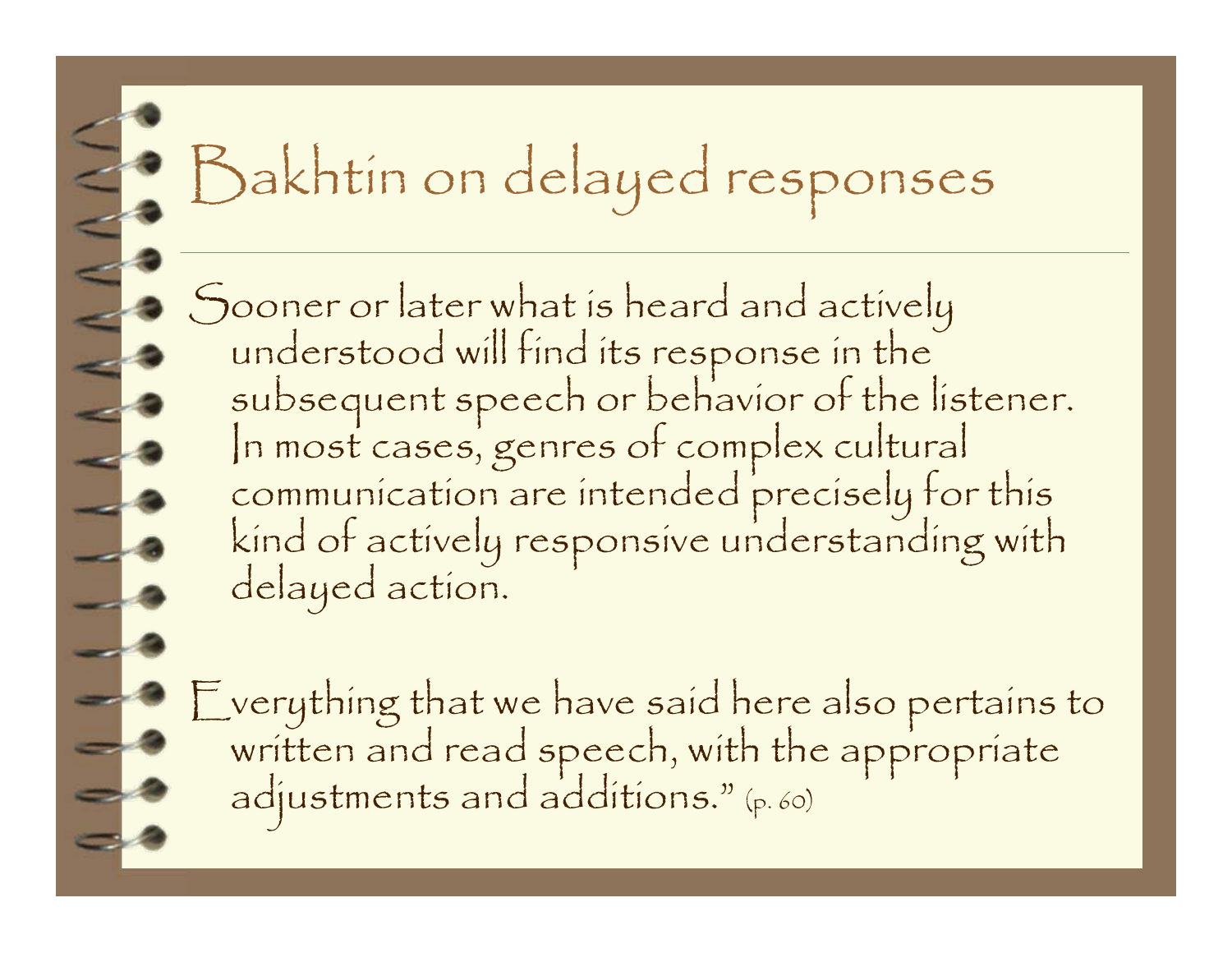## Consequential Progression

- Members of a group construct *intertextual* ties<br>between and among past, present and future texts as<br>events are constructed within and across times and events
- Across time and events, there is a consequential progression that shapes texts, practices and knowledge afforded individuals-within-a-group as well as the collective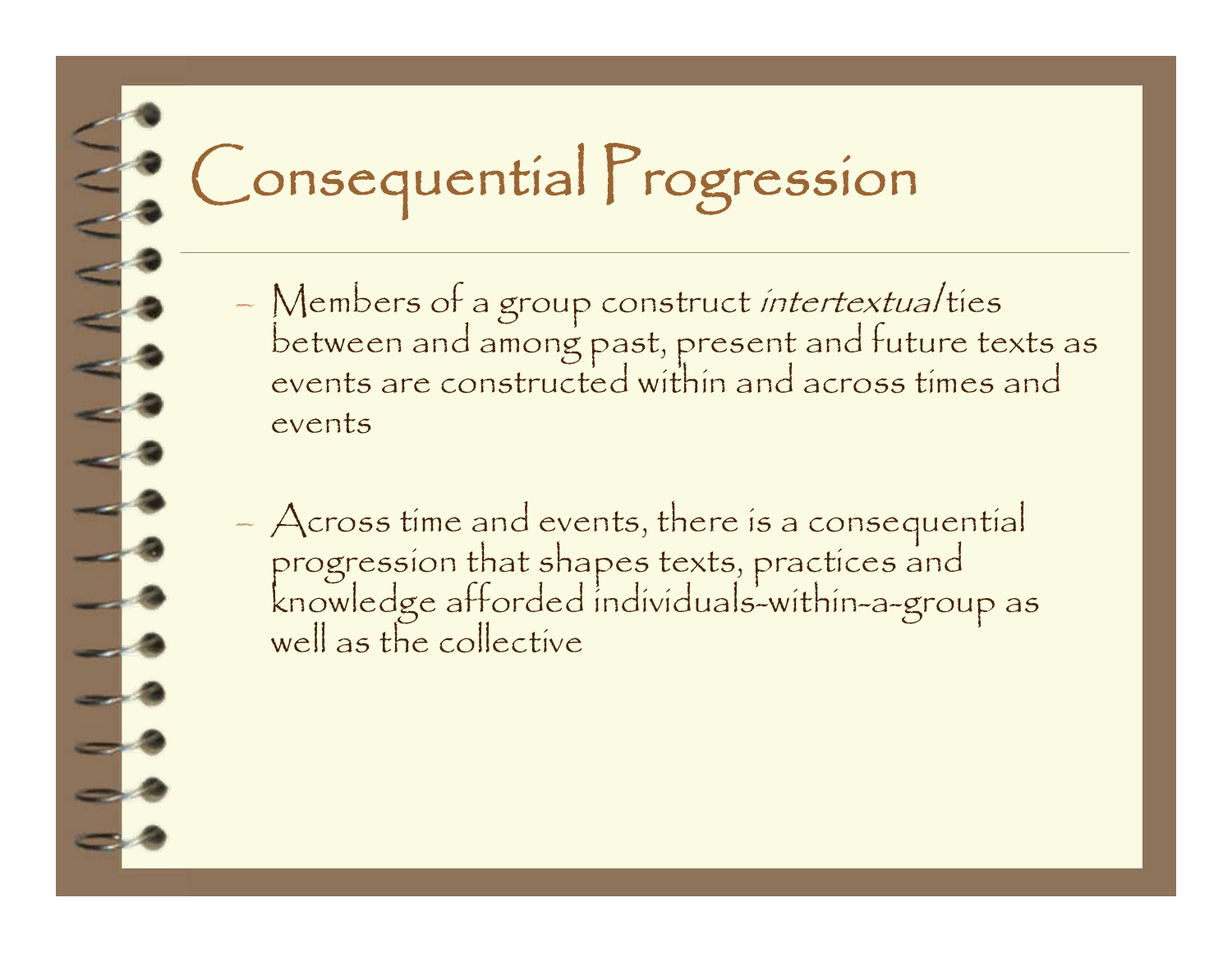#### **Figure 1 Patterns Of Structuring Participation: Creating Multiple Contrastive Opportunities for Negotiating Understandings And Potential Indistandings aross Time on Day 1**

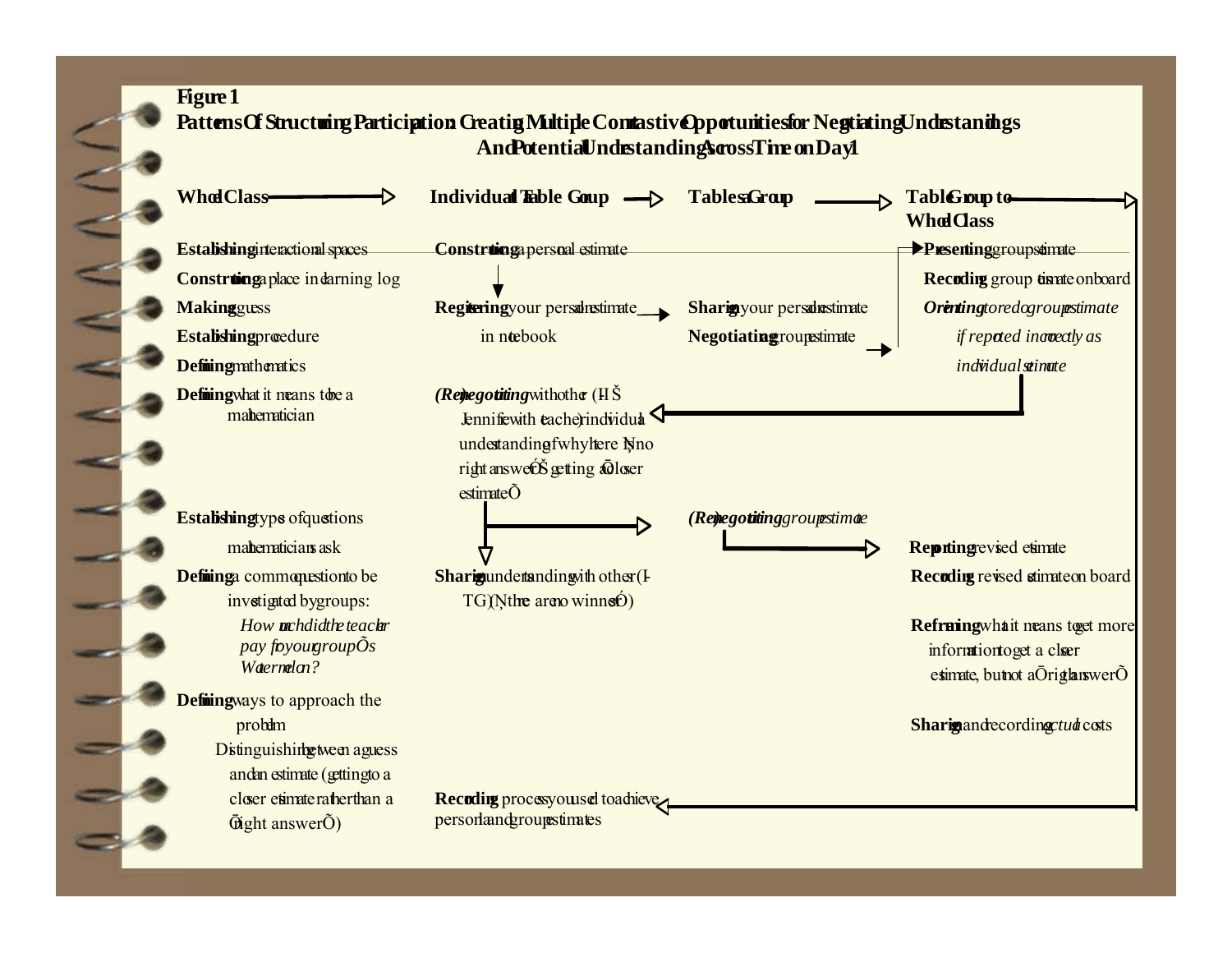#### Contrastive Analysis: Cultural Practices Across 3 years

| <b>Actions &amp; Practices Observed: First Day of School</b> | 1993         | 1996         | 1998                      |
|--------------------------------------------------------------|--------------|--------------|---------------------------|
| Observing                                                    | $\mathbf{X}$ | $\mathbf{X}$ | $\mathbf{X}$              |
| Using two languages                                          | $\mathbf X$  | X            |                           |
| Writing in language of choice                                | X            | X            |                           |
| <b>Introducing &amp; Defining roles</b>                      | $\mathbf{X}$ | $\mathbf X$  | $\boldsymbol{\mathrm{X}}$ |
| <b>Collecting data</b>                                       | $\mathbf{X}$ | $\mathbf{X}$ | $\mathbf{X}$              |
| <b>Interpreting data</b>                                     | $\mathbf X$  | $\mathbf X$  | $\boldsymbol{\mathrm{X}}$ |
| <b>Comparing data</b>                                        | $\mathbf{X}$ | $\mathbf X$  | $\mathbf X$               |
| Working in pairs                                             | $\mathbf X$  | X            | $\mathbf X$               |
| Working in groups                                            | $\mathbf{X}$ | X            | $\mathbf{X}$              |
| <b>Explaining/Practicing new processes</b>                   | $\mathbf X$  | $\mathbf{X}$ | $\mathbf{X}$              |
| Defining terms                                               | $\mathbf X$  | X            | X                         |
| <b>Asking questions</b>                                      | X            | X            | X                         |
| Reporting to class                                           | $\mathbf{X}$ | X            | $\mathbf{X}$              |
| Participating as member of audience                          | X            | $\mathbf{X}$ | X                         |
| "Writing to think"                                           | $\mathbf X$  | $\mathbf X$  |                           |
| Learning logs                                                | X            | X            | X                         |
| <b>Revising thinking</b>                                     | $\mathbf{X}$ | X            | X                         |
| Defining what things mean                                    |              | $\mathbf{X}$ | $\mathbf{X}$              |
| <b>Negotiating group answer</b>                              | $\mathbf{X}$ | $\mathbf{X}$ | $\mathbf{X}$              |
| Supporting ideas with evidence                               | $\mathbf X$  | $\mathbf X$  | $\boldsymbol{\mathrm{X}}$ |
| Sharing opinions & ideas                                     | $\mathbf X$  | $\mathbf X$  | $\boldsymbol{\mathrm{X}}$ |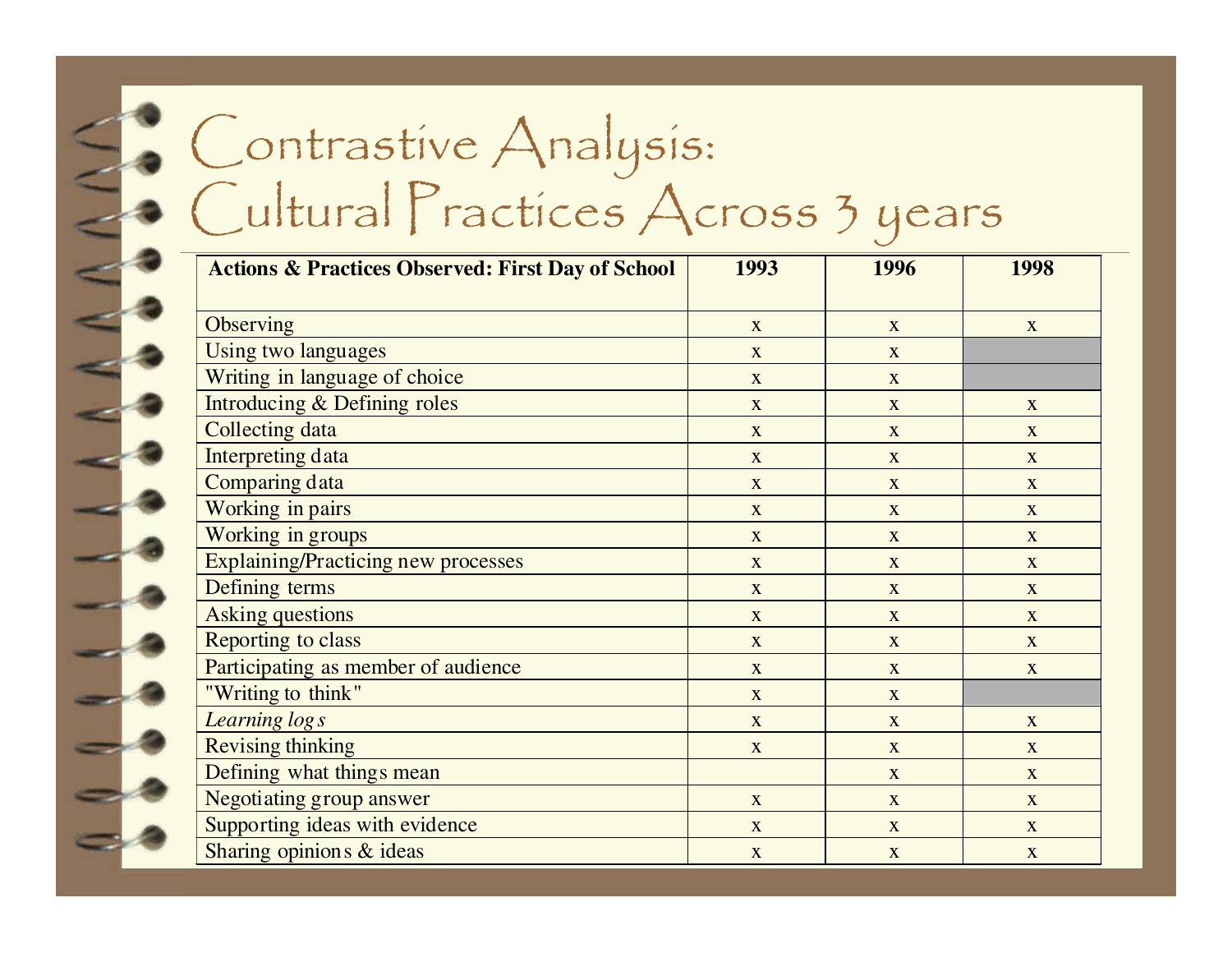

#### From the collective to the individual

A tale of two sisters

1998 vs 2000

386 words 289 words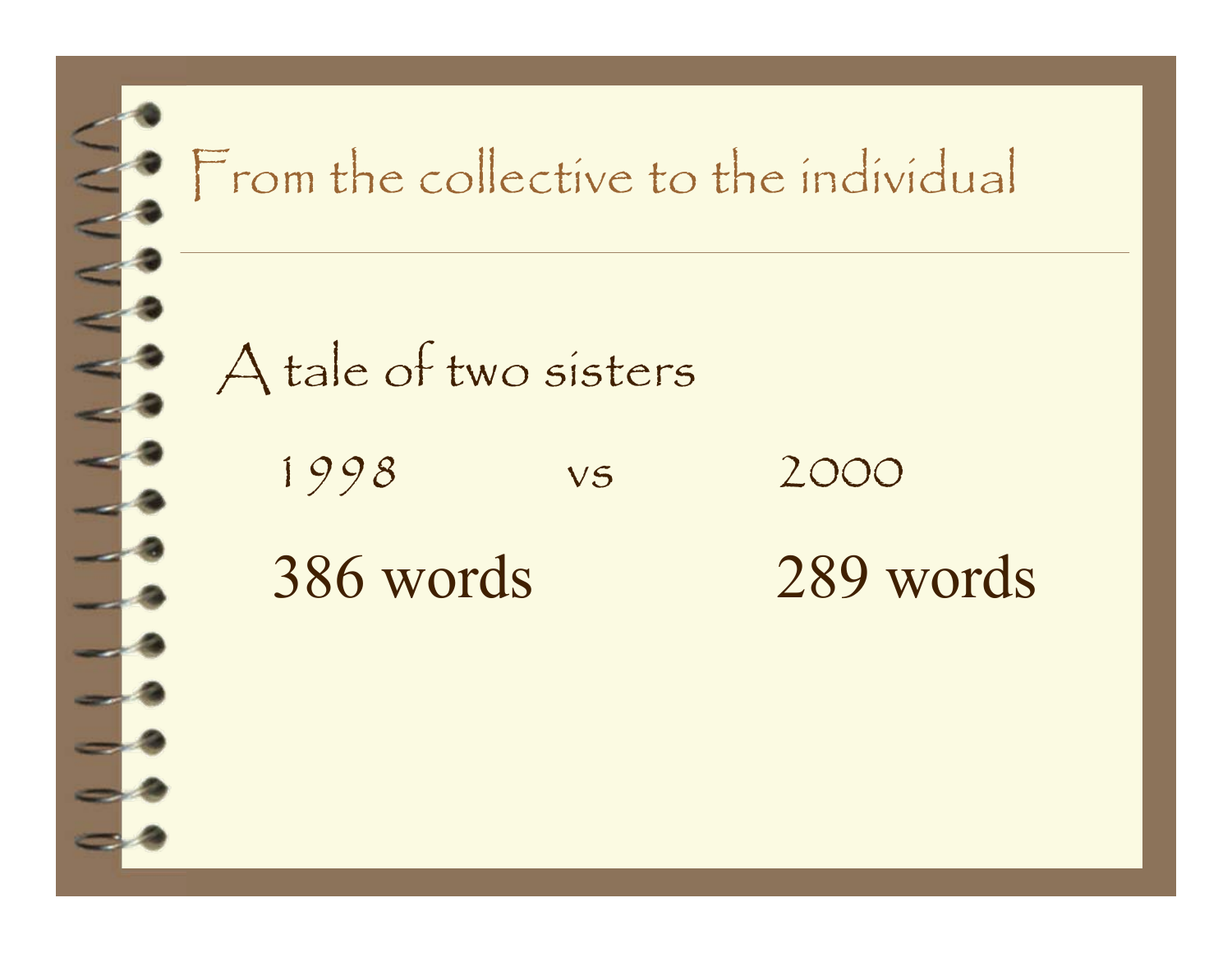### Bakhtin on genres and individuality

They [genres]...acquire ... a special internal<br>aspect because the speaking [writing, reading]<br>subject in this case, the *author* of the work—<br>manifests his own individuality in his style, his<br>world view, and in all aspects

We argue that this can be extended to the collective and to individuals-within- the collective who also *author* works that manifest ways of<br>knowing, being and doing that guide members' actions.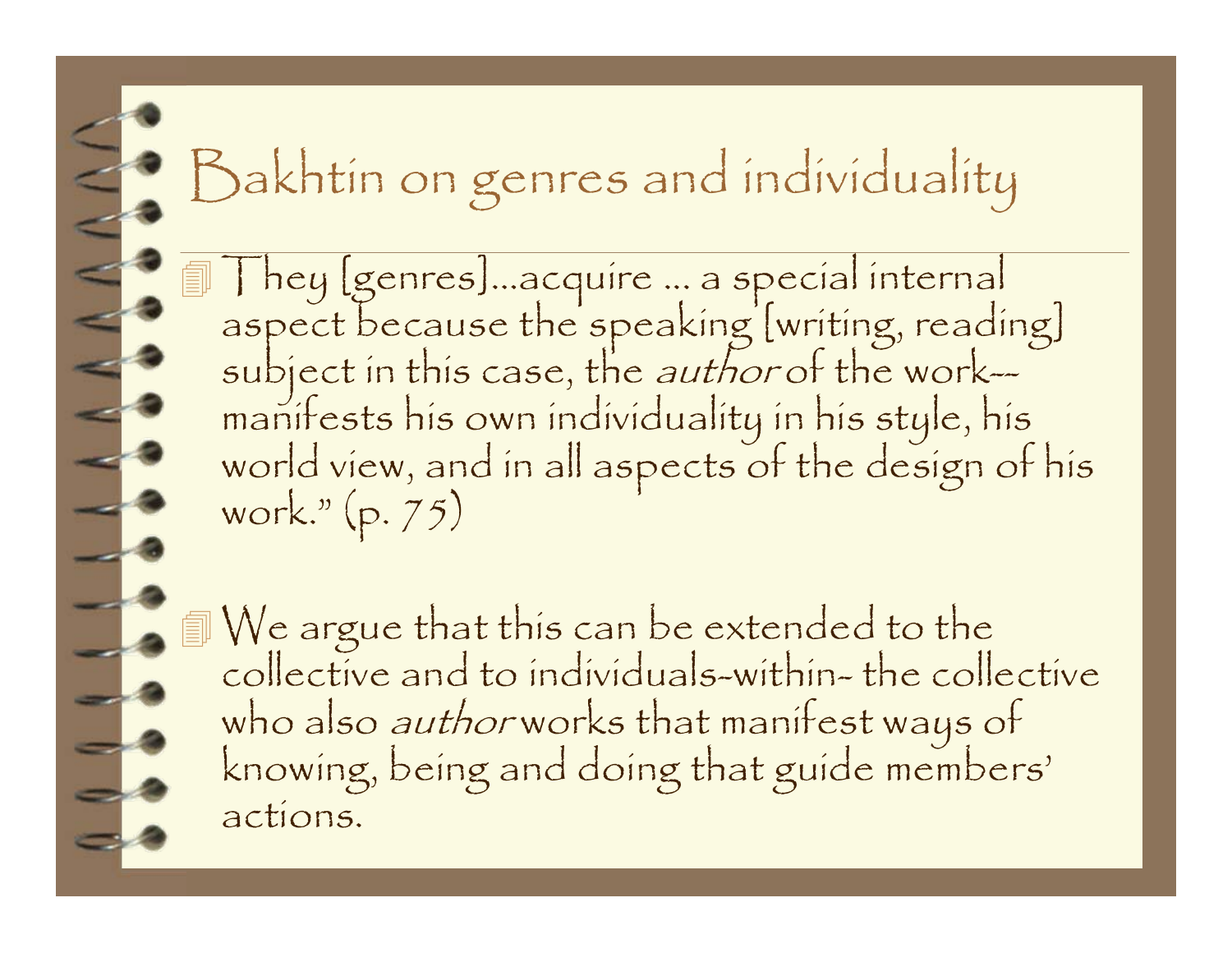# Comparison of Topics: Differences in discourses across classes for the sisters

#### **Sister 1 (1998)**

- Transition to English level 1/2
- Tower is a group
- Being an ethnographer
- Took position as ethnographer from Venezuela
- Worked as ethnographers and historians (Island History Project)
- **Sister 2 (2000)** 
	- English (3 yrs)
	- Tower works together
	- Tell people things they don't know
	- Tell them what Red Apple means
	- Why we call it an Apple party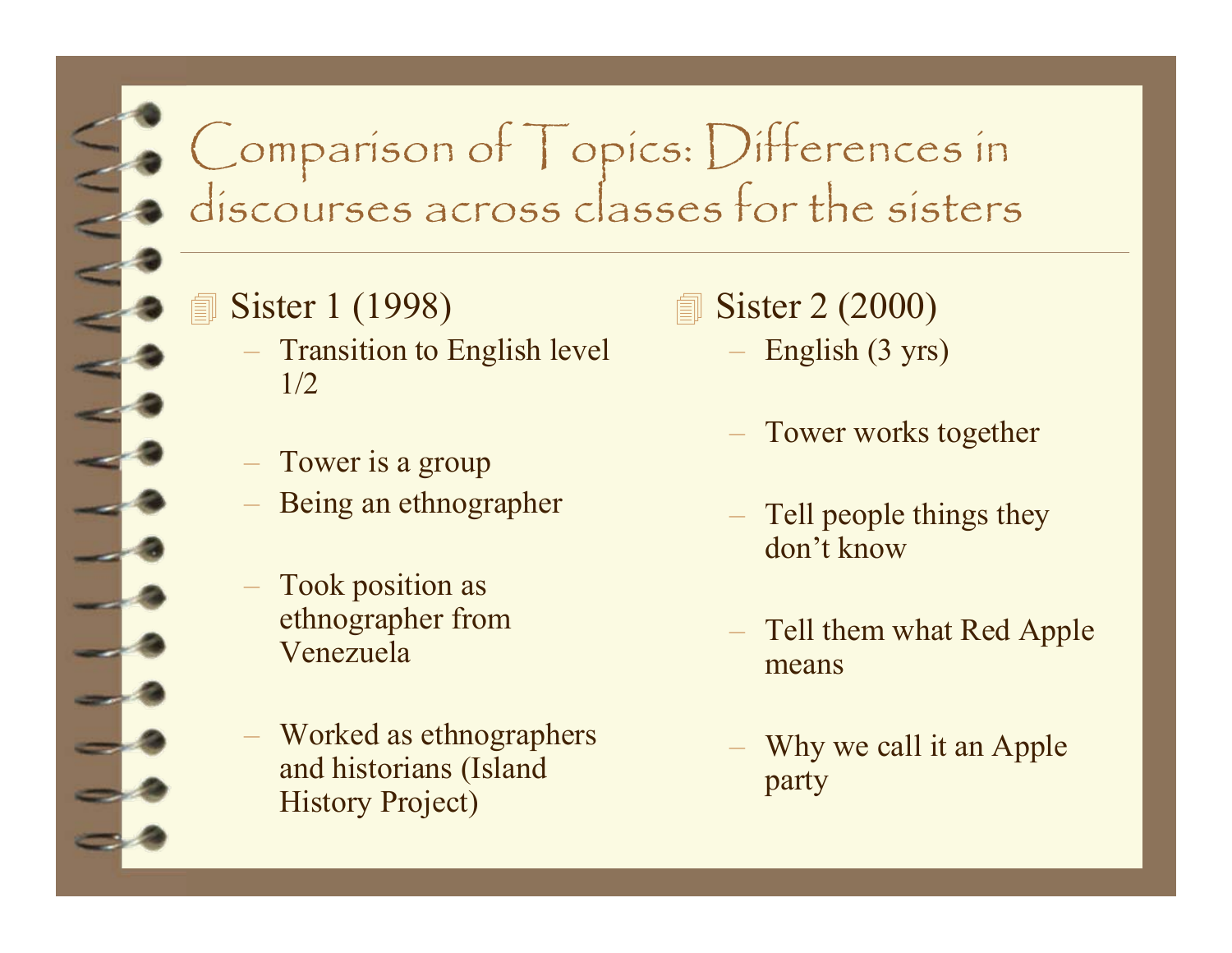- Mathematics involves solving problems, times tables, etc.
- Learned about Social Science
- Learned about past- slavery and clothes, 19th century clothes
- Use brains
- Use English and Spanish
- Celebrate people's birthdays (Las Mañanitas and cake and ice cream)
- When problem in class, discuss it
- Is a student and member of Tower community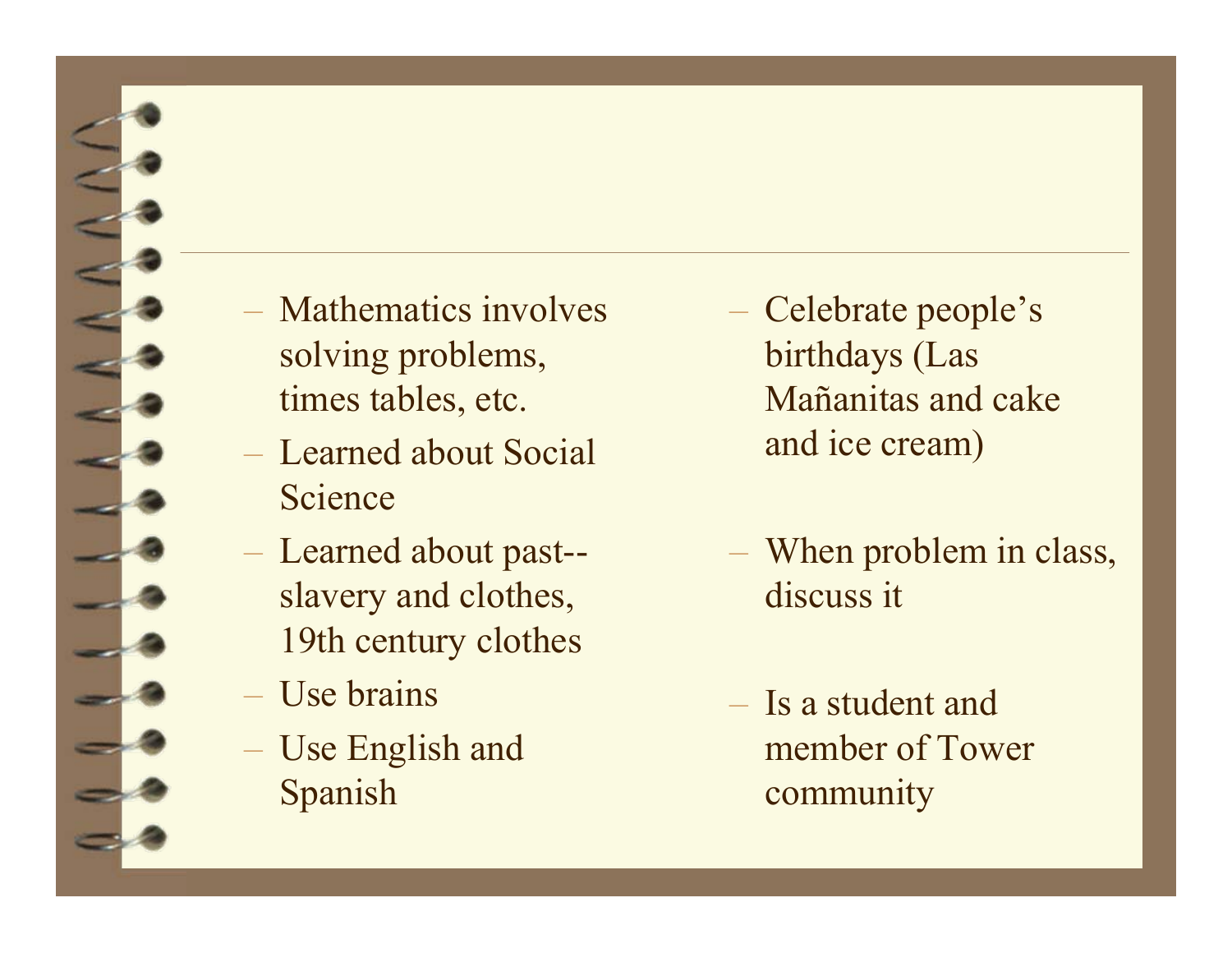

– Learned about investigations and evidence -- M& M or Watermelon (day 1)

- People wouldn't know what she was talking about
- Take tolerance and respect with her for next year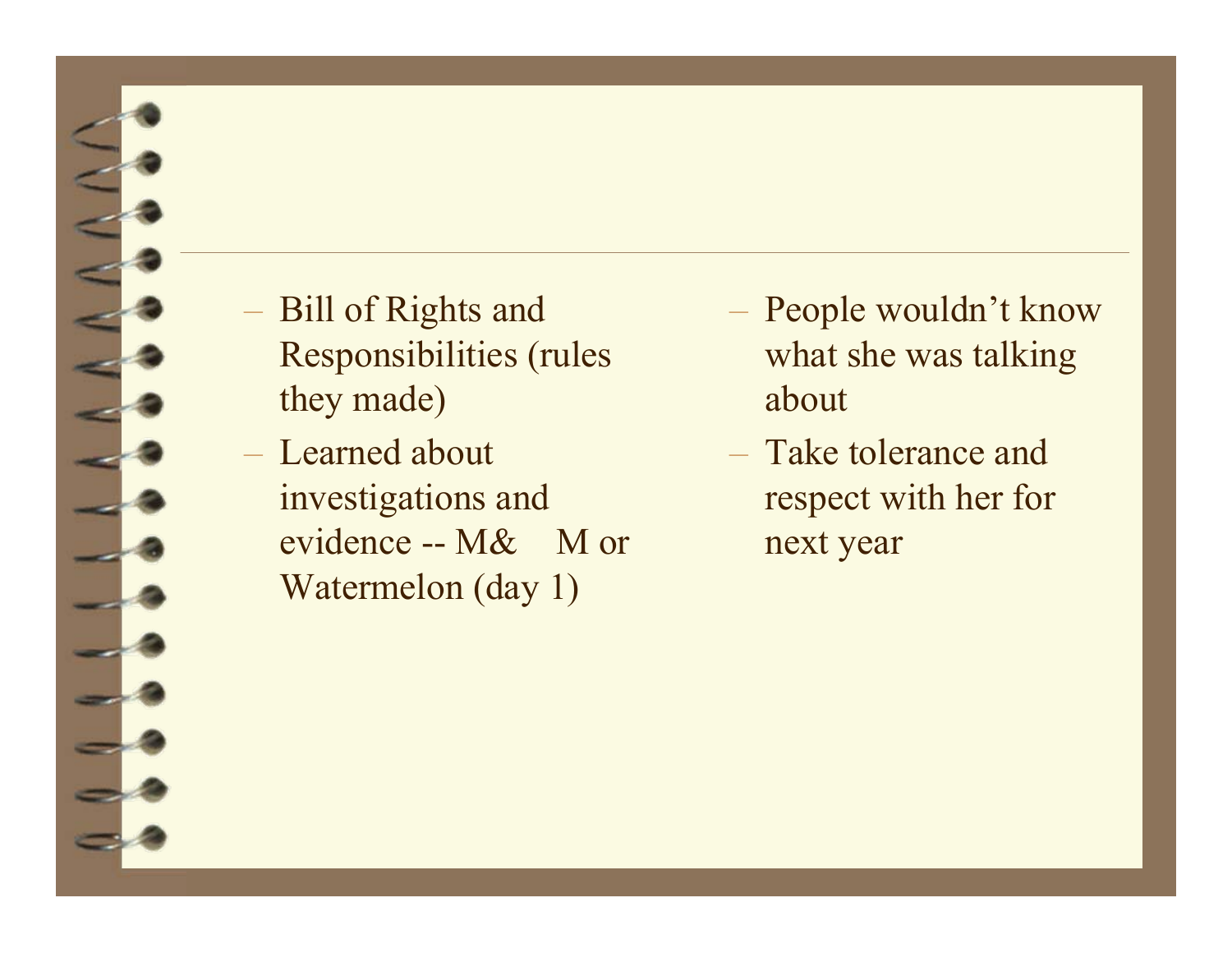#### Arguments in Favor of English Only

#### **Here's th e cla im made in suppo rt of Englis h Only**

If childr en go th rough a full elementary career in English Only, then tho se stud ents shou ld be aca dem ically compe<sup>t</sup> ent readers and writers (at grade level) by the end of that career.

Teac hers, particul arly in the pr imary grades, should be able to teach the science and so cial science con tent ( curricu lum) through the reading and second l angu age prog ram, the refore mitig ating th e los <sup>s</sup> of tim e du e to th e emph asis on langu age arts.

If you give kid s English , then th ere will be a level play ing field and high expectation s for all. R esearch shows them that because the parents will encourage Spanish in th e hom e, the student s will not lose their Spanish. It will come back to them later as they become adult s.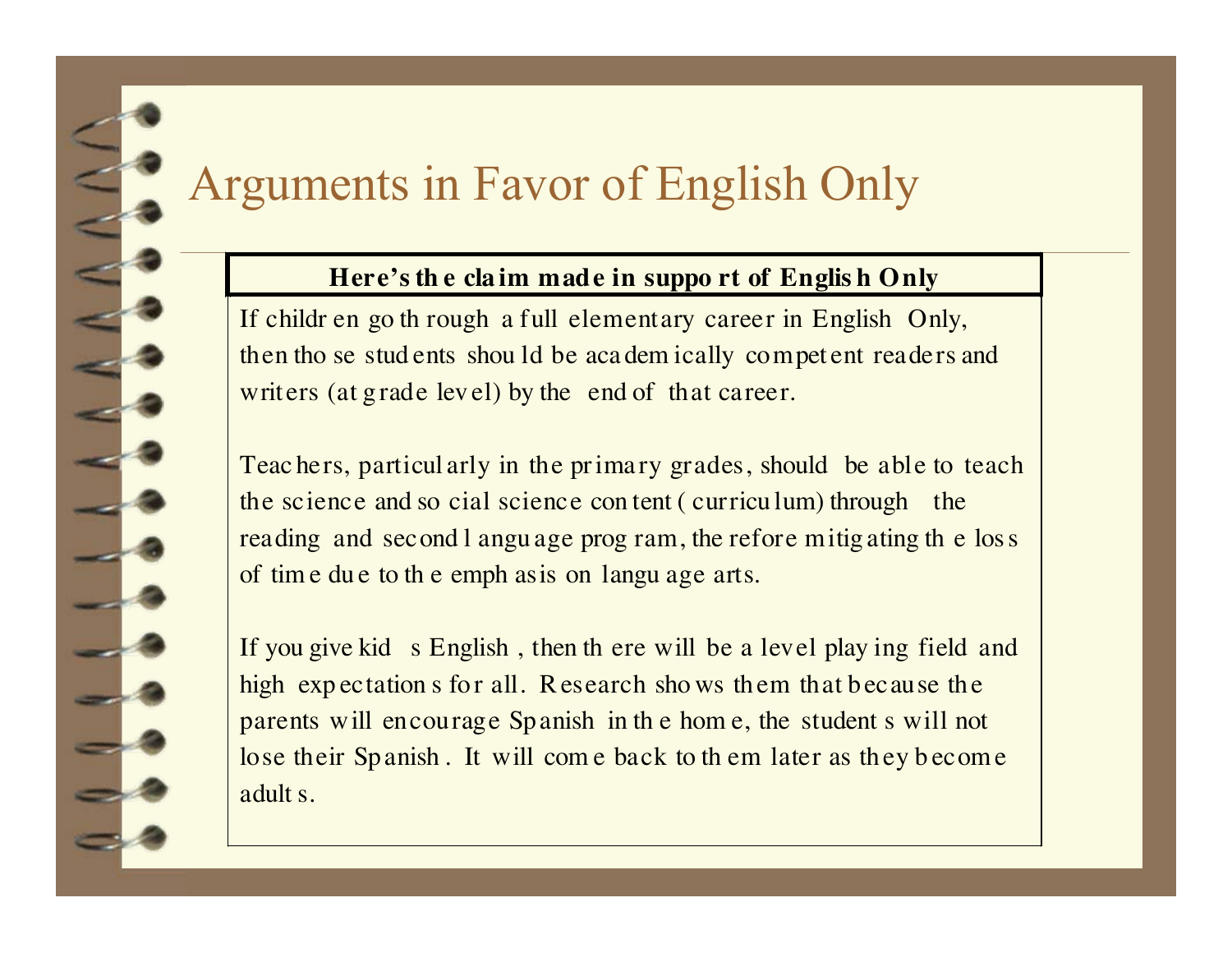

#### **Questions this raises for the future**

How d o es the wit h dr a wal (o r additio n) of lang u age (or oth  $e r$ ) resources impact the develo p ment of conceptual underst <sup>a</sup> nding across disciplines – e.g., science, social science as well as mathematics and literacy?

How d o es the cha n ging langu a ge value influe nce stude in ts' perceptions of who co <sup>u</sup> nts as compe tent as well as wh <sup>a</sup> t counts as compete nt p e rfor m ance?

What content and p ractice resources will students bring from the prim a ry g r ades given the particu lar view of science and social s cience inscribed in Ope n Co u rt and I nto English?

What will count as disciplinary knowledge tha they bring to subsequent ye ars of schooling?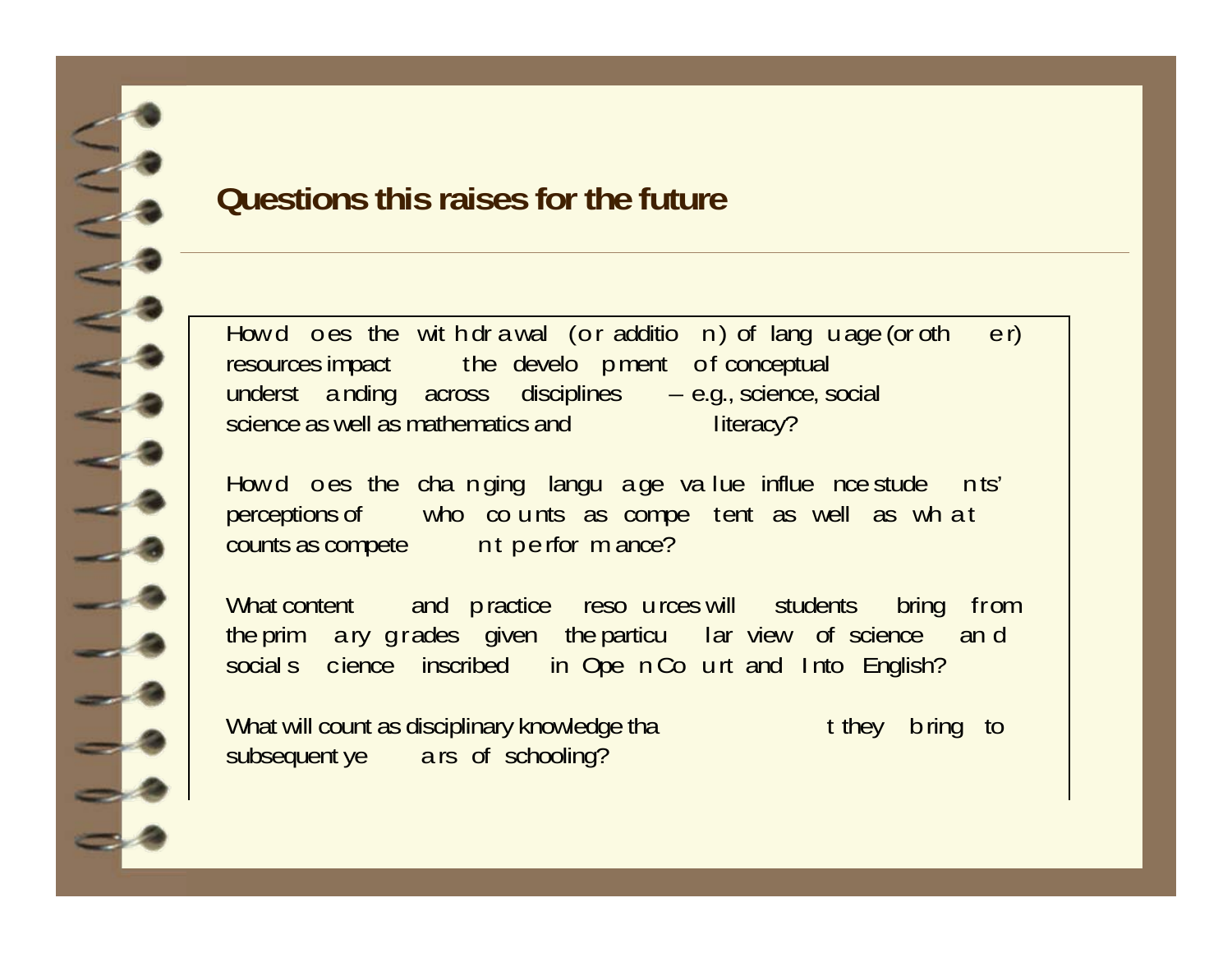What are the consequences for parent-child communication and family relationship?

How does this affect their ability to conceptualize complex ideas in any language?

How does this affect their sense of efficacy as a learner as they begin to perceive themselves as not being able to do this?

Is it now no longer an issue of language, but also one of how they perceive self in all dimensions, not just about school?

How does this affect their view of who is competent and not competent?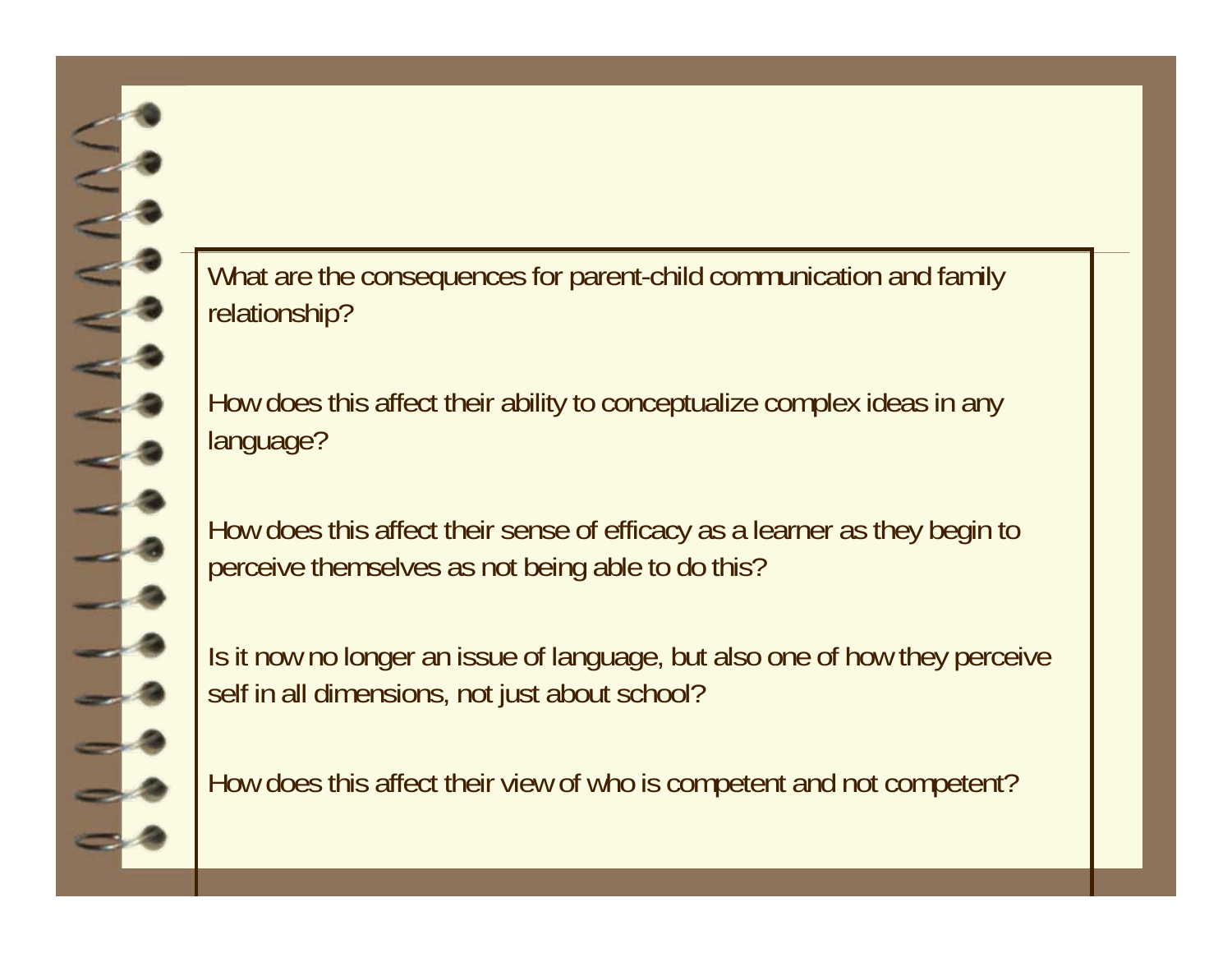### Bakhtin on authoritative utterances

In each epoch, in each social circle, in each small<br>world of family, friends, acquaintances, and<br>comrades in which a human being grows and lives, there are always authoritative utterances that set the tone-artistic, scientific, and journalistic works on which one relies, to which<br>one refers, which are cited, imitated, and followed.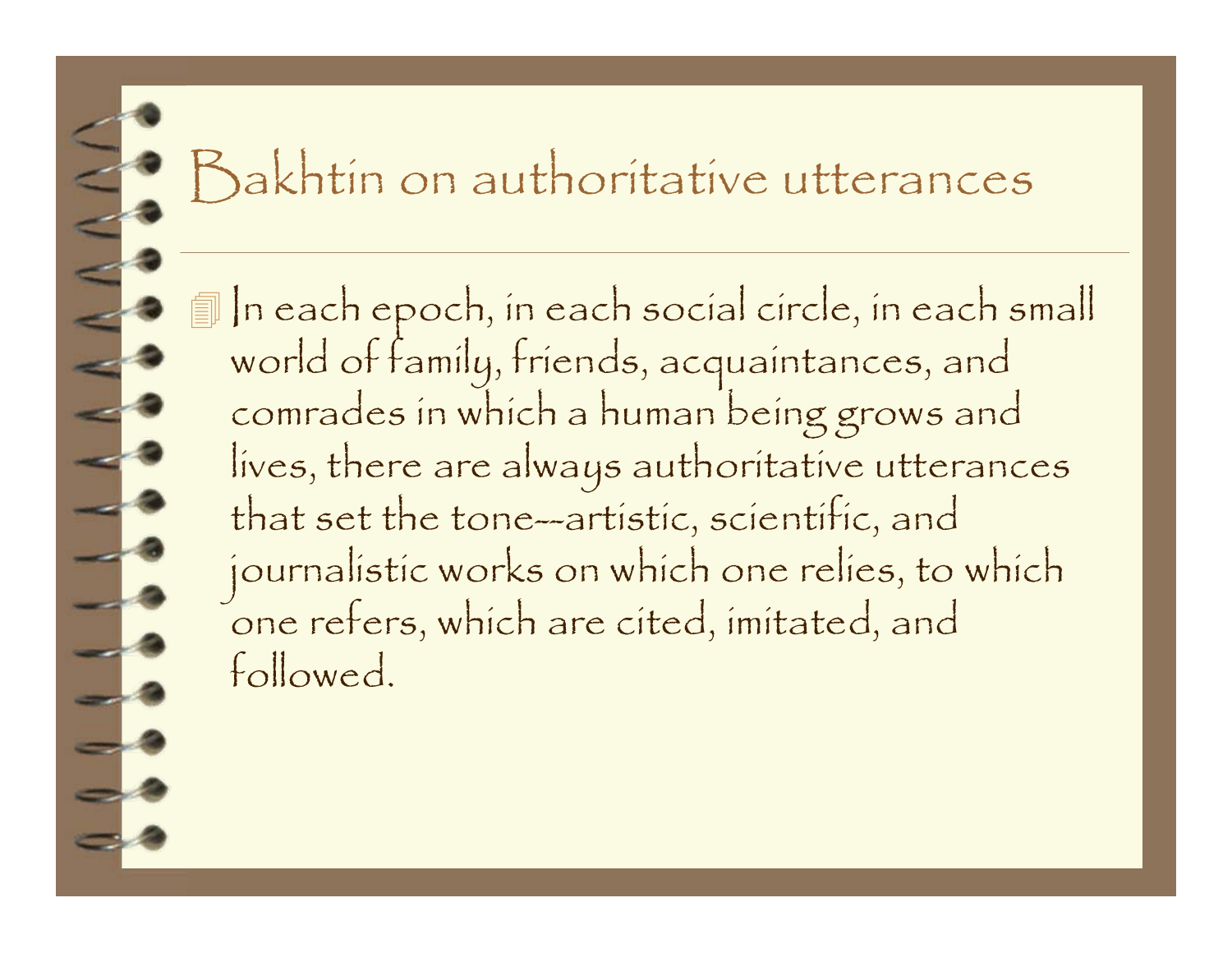#### Here's my o bse rvation about the consequences **to d ate**

Missing lingu istic resources: when you can use Spanish (or other nati ve lan guage) to co n tex tua lize the content a n d/o r s p eci fic voc a bu lar y (c o n c ep tual vo c a b ula ry) — und ers tan d the w ord se n tim en t (Sp anish spe aker should have been able to use word in S panishper c eiving as some thing w orth knowing or making relationship to)

Will ing ness to ris k in c ontent areas is m is sin  $q$  – "I used to know this"... be coming sil ent — child could not explain her biog raphy project to par ents "I can 't rem ember, I can't rem emb er the words, I can't do this." Th o se wh o w e re confident and bilingual before the change may be able to do ta sk but i m pac t on thos e m ore te n ta tive. The tent a tive ones (a nd so m et imes the confident ones as we ll) believe that they have lost the abili ty to access the vo cabula ry in Span ish that would enable them explain to the ir p arent  $s$  — ex. Not being able to explain the H olocaust or Ann Fr ank to pa rent s w he re students p revious ly could when they had acc ess to bo th languages.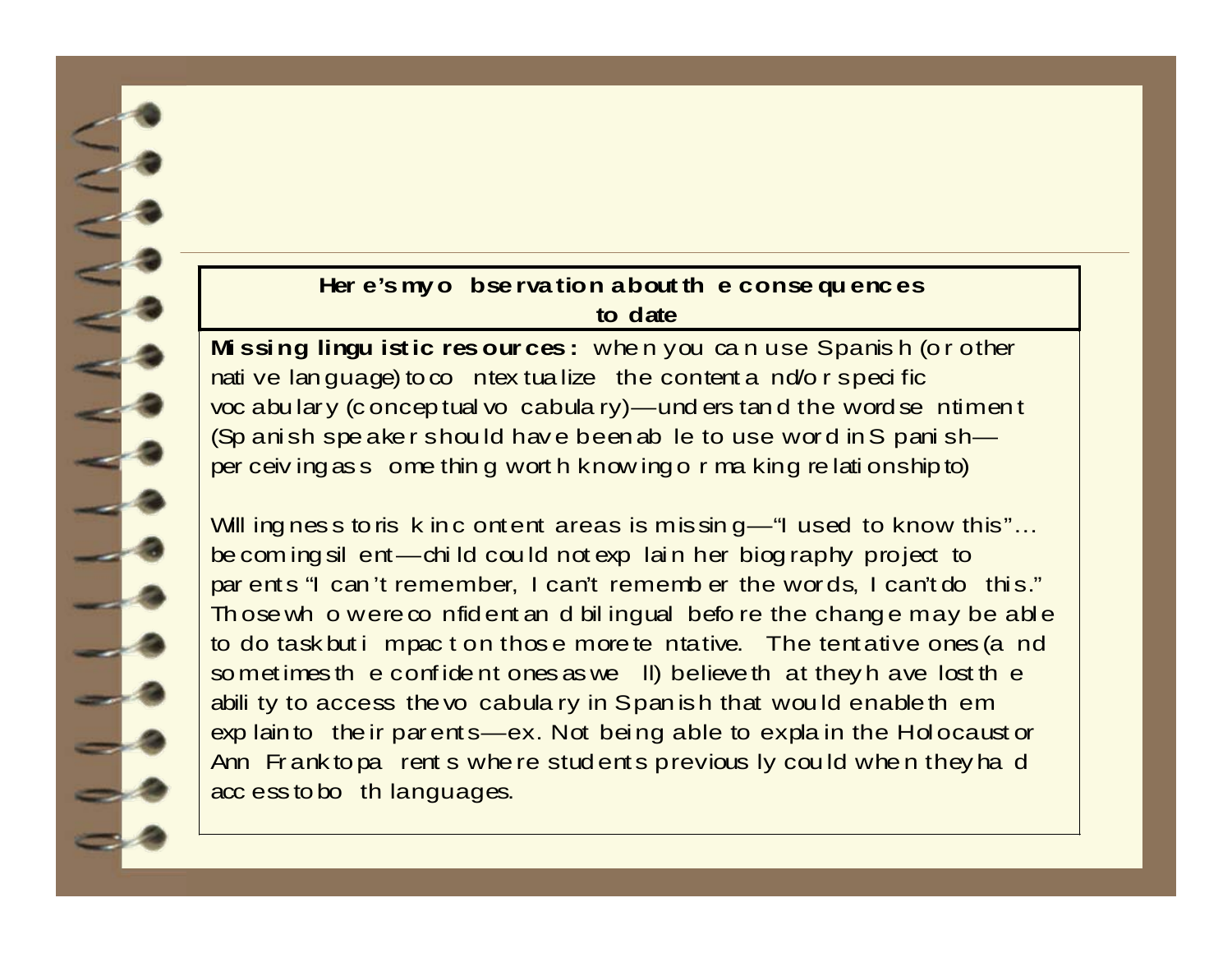# Bakhtin as a Potential Explaination of the Consequential Nature of the Differences

 In each epoch, in all areas of life and activity, there are particular traditions that are expressed and retained in verbal vestments: in written works, in utterances, in sayings, and so forth. (p. 88-89)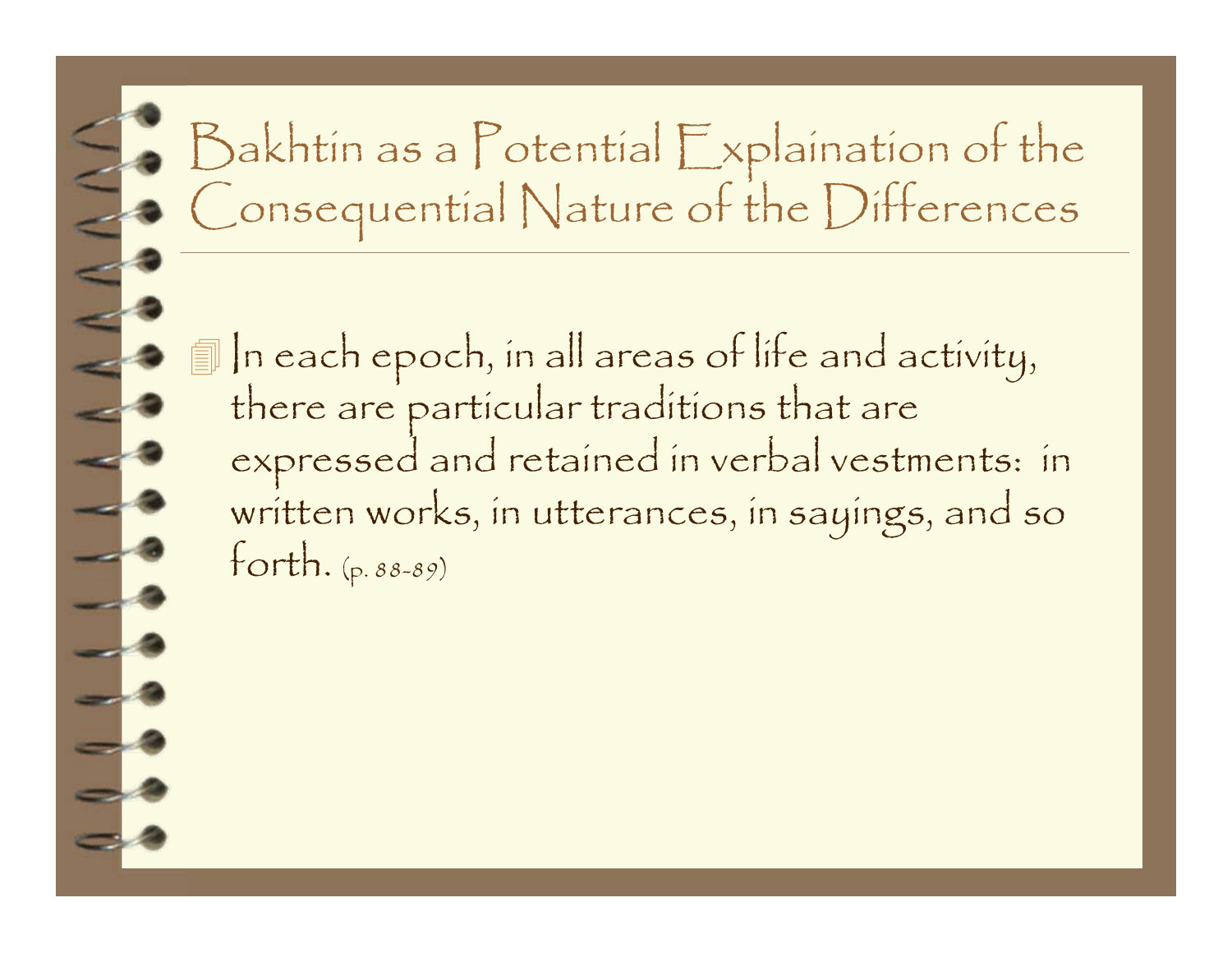**A cr oss Years, the Changing Disc ou rs es Shaped Opp or tunitie s for Learning and So ci al I dentitie <sup>s</sup>**

> **Poli cy Ch an ge s and Act ion s of those Ext ernal t o th e C la ssroomN arrow ed w hat co uld b e**

> > *KNOWNTAK EN UP A ndCON STRUC TED*

*By the Teacher*  $\setminus$  *by Stud ents* 

By r estric ting linguistic  $x \notin \mathcal{C}$  source s and instructional approaches, these policies had the consequenc e of constrai ning a cad em ic r esour ces rela ted to t he c onstruct ion of s oci al i dentit ies